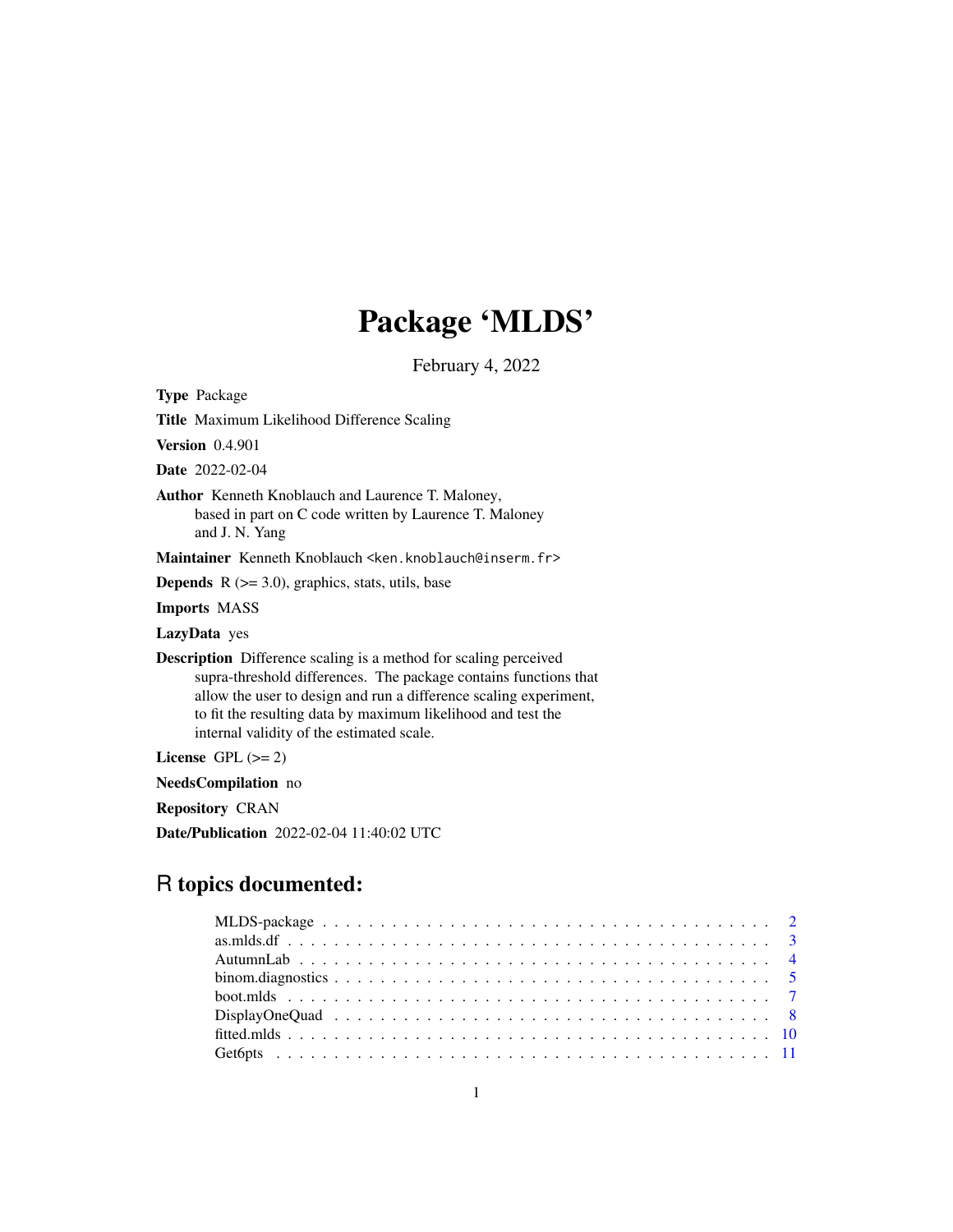<span id="page-1-0"></span>

| Index | 35 |
|-------|----|
|       |    |
|       |    |
|       |    |
|       |    |
|       |    |
|       |    |
|       |    |
|       |    |
|       |    |
|       |    |
|       |    |
|       |    |
|       |    |
|       |    |
|       |    |
|       |    |
|       |    |
|       |    |

MLDS-package *~~ MLDS ~~ Maximum Likelihood Differerence Scaling*

# Description

Difference scaling is a method for scaling perceived supra-threshold differences. The package contains functions that allow the user to design and run a difference scaling experiment and to fit the resulting data by maximum likelihood.

# Details

| Package: | <b>MLDS</b> |
|----------|-------------|
| Type:    | Package     |
| Version: | 0.0.4       |
| Date:    | 2007-04-16  |
| License: | GPL         |
|          |             |

The package provides a function, mlds for estimating a perceptual scale using the data obtained from one or several difference scaling experiments. A second function, simu.6pt permits the interval validity of the scale to be evaluated using a bootstrap method. Several methods are supplied for accessing and examining the 'mlds' object generated by estimating the scale.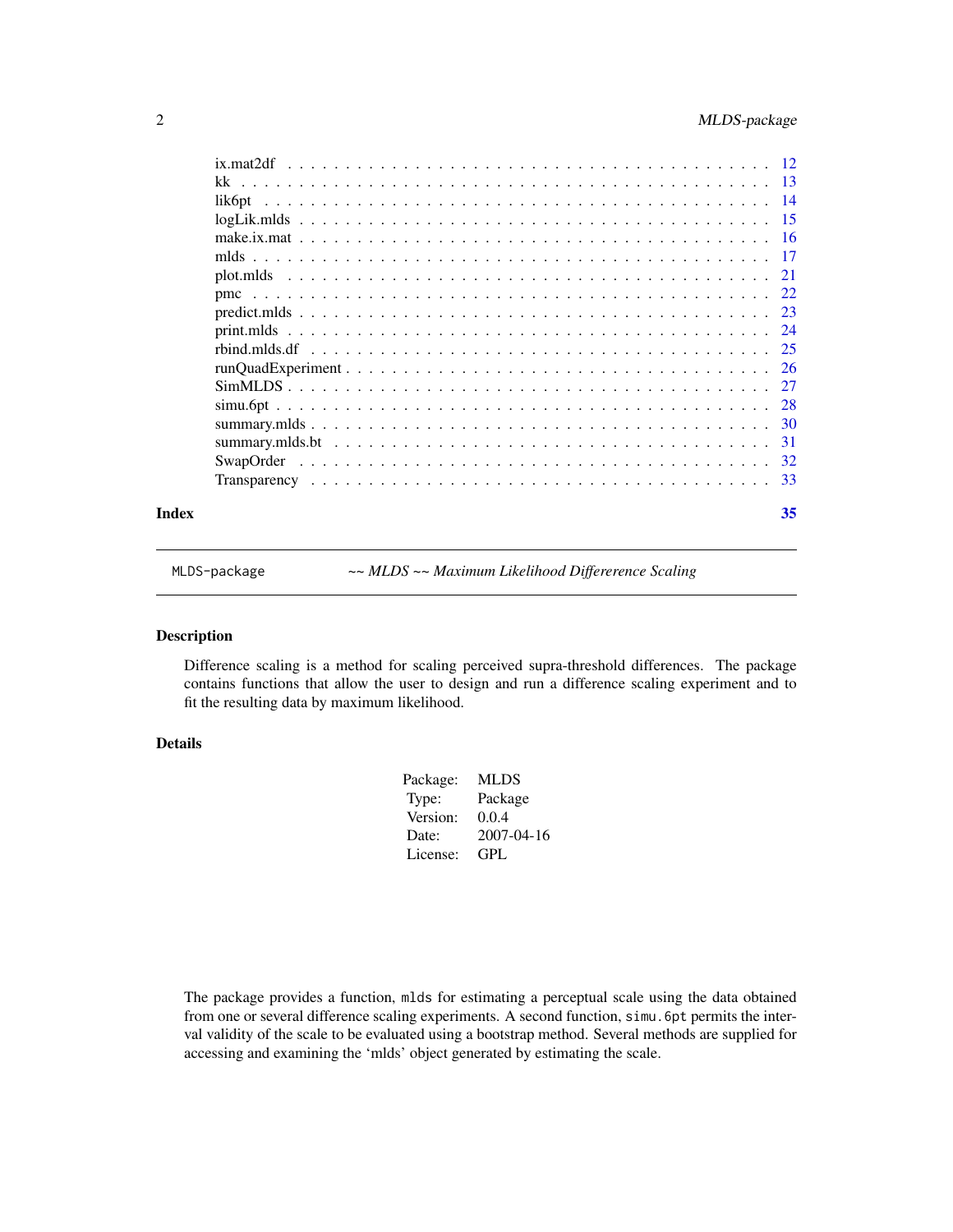<span id="page-2-0"></span>as.mlds.df 3

#### Author(s)

Kenneth Knoblauch and Laurence T. Maloney

Maintainer: Ken Knoblauch <ken.knoblauch@inserm.fr>

# References

Maloney, L. T. and Yang, J. N. (2003). Maximum likelihood difference scaling. *Journal of Vision*, 3(8):5, 573–585, doi: [10.1167/3.8.5.](https://doi.org/10.1167/3.8.5)

Knoblauch, K. and Maloney, L. T. (2008) MLDS: Maximum likelihood difference scaling in R. *Journal of Statistical Software*, 25:2, 1–26, doi: [10.18637/jss.v025.i02.](https://doi.org/10.18637/jss.v025.i02)

#### Examples

```
library(MLDS)
data(kk1) # data for one subject for 330 trials of the same experiment
plot(mlds(kk1)) # fit and plot the fitted difference scale
```
as.mlds.df *Coerces a data.frame to mlds.df*

#### Description

Coerce a data frame from an MLDS experiment to an object of class mlbs.df or mlds.df by adding column names and attributes so that it will be properly treated by methods related to the MLDS functions.

#### Usage

```
as.mlds.df(d, ...)as.mlbs.df(d, ...)## S3 method for class 'data.frame'
as.mlds.df(d, st, ...)## S3 method for class 'data.frame'
as.mlbs.df(d, st, ...)
```
df2mlds.df(d, st)

# Arguments

d a 4 or 5 column data frame from an MLDS experiment, with one column of responses followed by three or four, respectively, indicating the indices of the stimuli from each trial or a data frame of > 5 columns with the response in the first column and the covariates (signed indicator variables) for the stimuli of each trial in the rest of the columns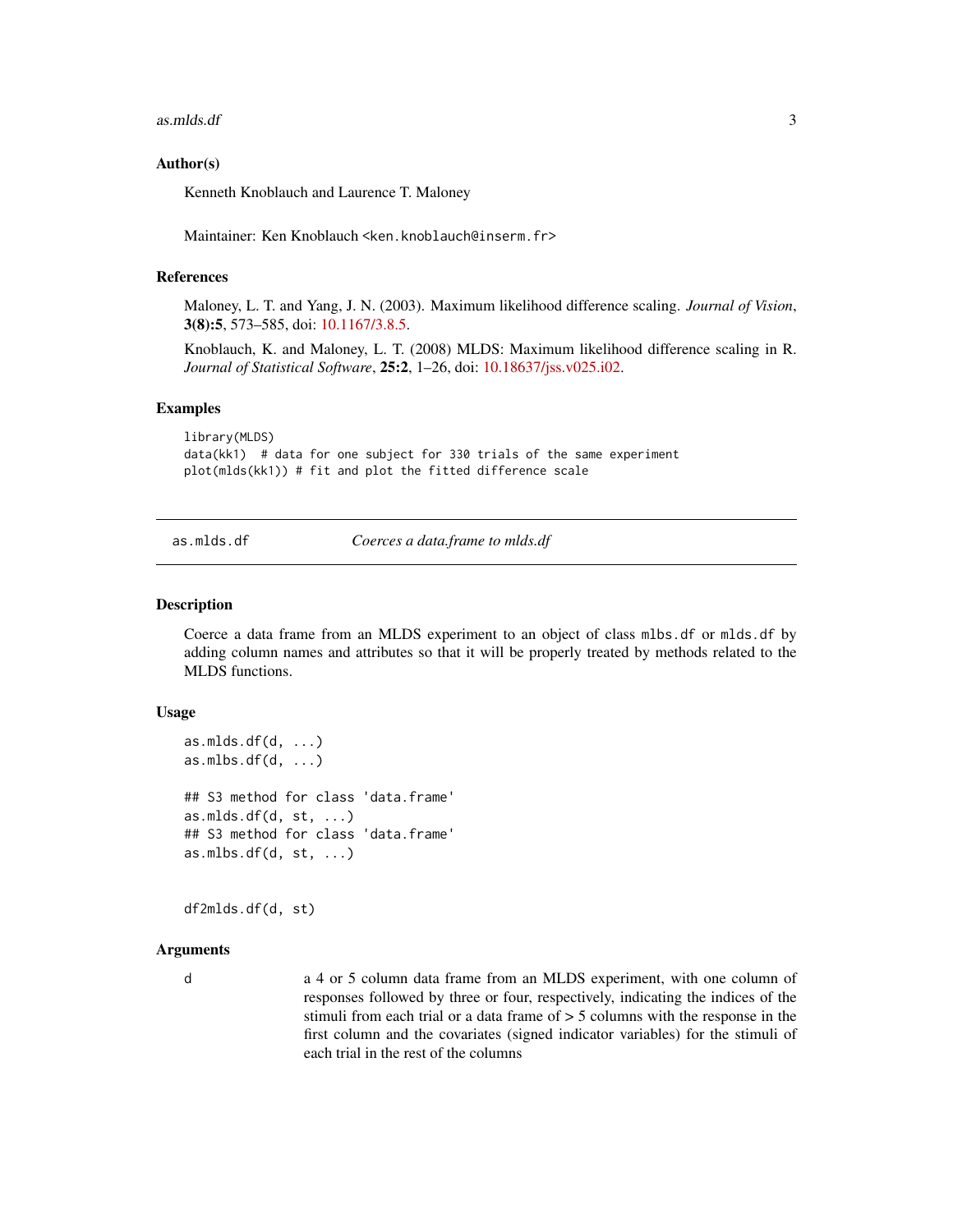<span id="page-3-0"></span>4 AutumnLab

| st                      | numeric indicating the stimulus levels from the MLDS experiment |
|-------------------------|-----------------------------------------------------------------|
| $\cdot$ $\cdot$ $\cdot$ | additional arguments passed to the methods                      |

# Details

This function coerces a data frome from an MLDS experiment to an object of class mlbs.df or mlds.df but inheriting from class data.frame. It changes the column names to resp and S1, S2, S3 and if a quad experiment, S4 and adds two attributes: stimulus, a vector of scale values used in plotting the estimated scale and invord, a logical vector indicating the order of the presentation of pairs (were the larger scale values on the bottom or not) which is used with the SwapOrder function. Note that when the argument is in signed indicator form, just a data frame is returned with no special mlds attributes.

#### Value

data.frame of class mlbs.df or mlds.df with stimulus and invord attributes, unless the input is in signed indicator form. See details.

# Note

If the scale starts at 0, then 1 should be added to each scale value because the scale values will be used as indices and R indices start at 1, not 0.

#### Author(s)

Kenneth Knoblauch

# See Also

[mlds](#page-16-1)

AutumnLab *Difference Scale Judgement Data Set*

# Description

Judgments and stimulus ranks for one observer during one session from a difference scaling experiment. On each trial, the observer is presented with 4 stimuli  $(a, b, c, d)$  from a physical scale with  $a < b < c < d$ . The stimuli are presented as two pairs  $(a, b)$  and  $(c, d)$  and the observer judges between which pair the perceived difference is greater.

#### Usage

data(AutumnLab)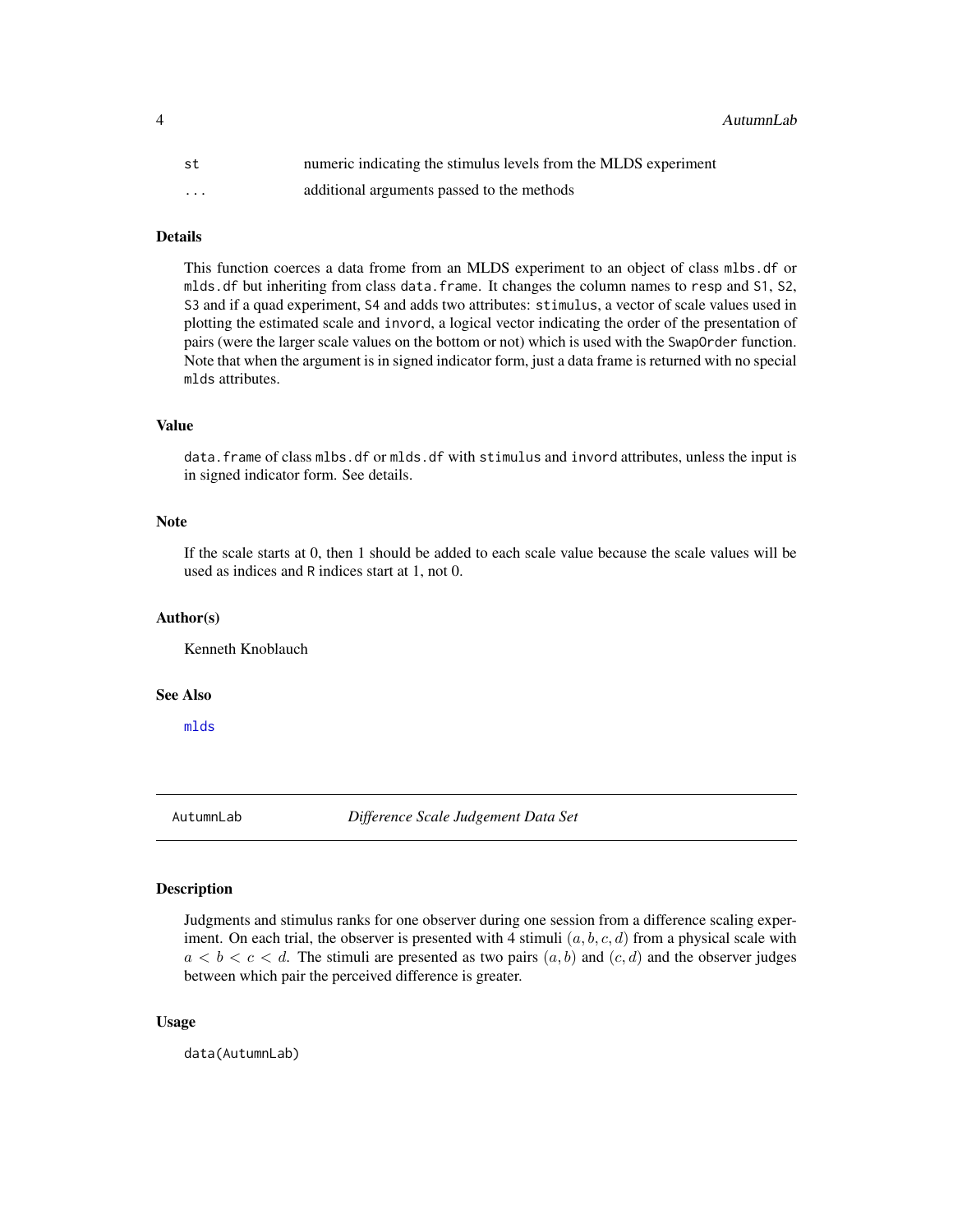#### <span id="page-4-0"></span>Format

A data frame with 210 observations on the following 5 variables.

- resp an integer vector of 0, 1, indicating the choice of the observer between the pairs (S1, S2) vs (S3, S4)
- S1 an integer vector, rank order of physical stimulus level for the lowest/weakest stimulus
- S2 an integer vector, rank order of physical stimulus 2
- S3 an integer vector, rank order of physical stimulus 3
- S4 an integer vector, rank order of higher/strongest stimulus

#### Details

The difference scaling paradigm was used to estimate changes of image quality with increasing rate of image compression. Image compression was performed using Vector Quantisation and the standard Lab color space. In the overall experiment, the compression was performed for several images and in several different color spaces. Scales were obtained from several observers, as well. These data are from one observer, for one image with compression performed in the Lab color space. The 10 compression levels tested were 1 (no compression), and 6-30% reduction in file size in steps of 3. The physical stimulus levels are attached to the data.frame as an attribute, stimulus. There is also an attribute, invord, which is a vector of type logical of length 210, which can be used with SwapOrder to restore the order of the pairs to correspond to physical position (lower/upper) in the experiment, rather than the way it is stored, stimulus level (lower/higher compression).

# References

Maloney, L. T. and Yang, J. N. (2003). Maximum likelihood difference scaling. *Journal of Vision*, 3(8):5, 573–585, doi: [10.1167/3.8.5.](https://doi.org/10.1167/3.8.5)

Charrier, C., Maloney, L. T., Cherifi, H. \& Knoblauch, K. (2007) Maximum likelihood difference scaling of image quality in compression-degraded images, *Journal of the Optical Society of America*, 24, 3418–3426.

#### Examples

```
data(AutumnLab)
plot(mlds(AutumnLab))
```
binom.diagnostics *Diagnostics for Binary GLM*

#### **Description**

Two techniques for evaluating the adequacy of the binary glm model used in mlds, based on code in Wood (2006).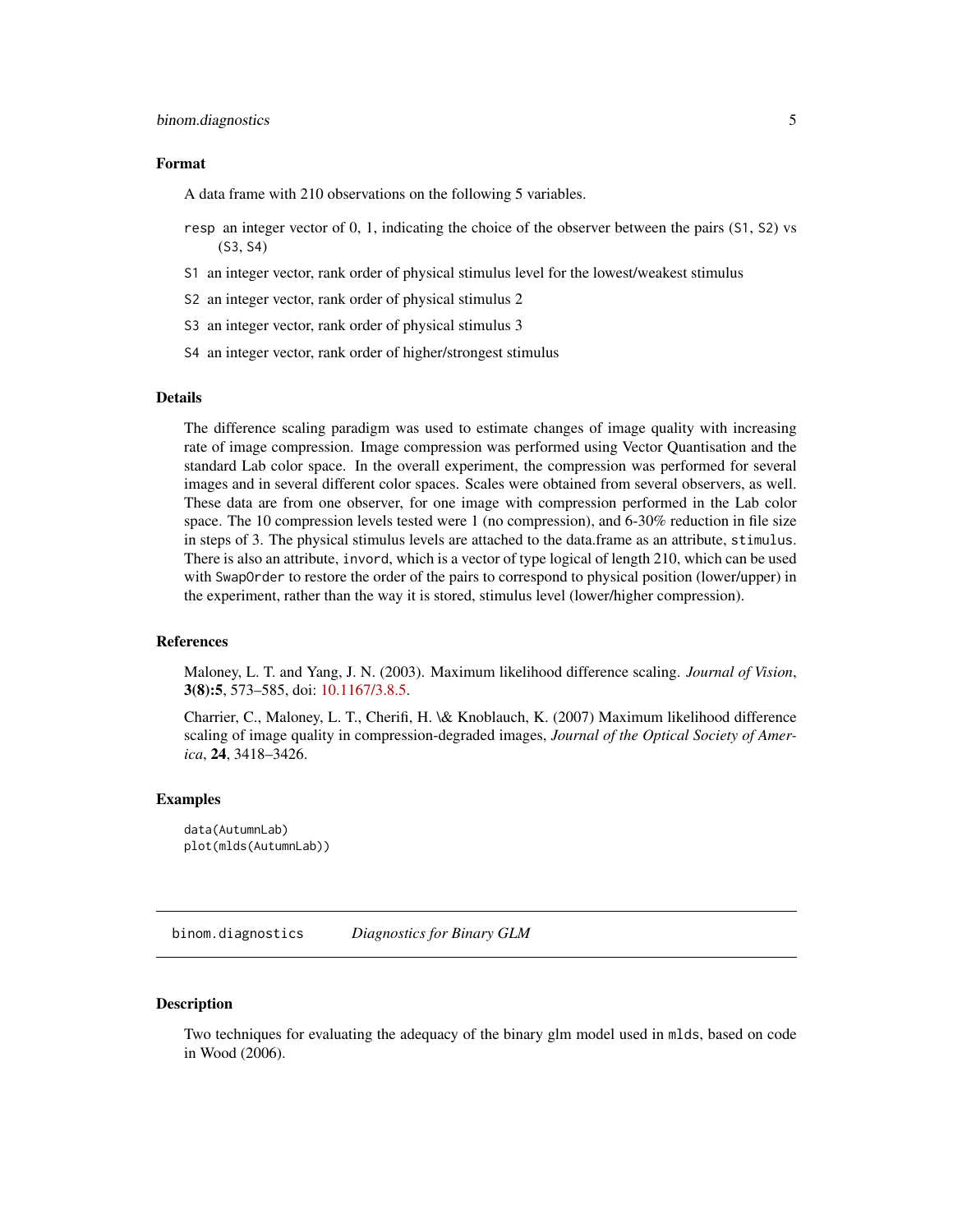#### <span id="page-5-0"></span>Usage

```
binom.diagnostics(obj, nsim = 200, type = "deviance", no.warn = TRUE)
```

```
## S3 method for class 'mlds.diag'
plot(x, alpha = 0.025, breaks = "Sturges", ...)
```
#### Arguments

| obj      | list of class 'mlds' typically generated by a call to the mlds                                                                                                    |
|----------|-------------------------------------------------------------------------------------------------------------------------------------------------------------------|
| nsim     | integer giving the number of sets of data to simulate                                                                                                             |
| type     | character indicating type of residuals. Default is deviance residuals. See residuals. glm<br>for other choices                                                    |
| no.warn  | logical indicating when TRUE (default) to suppress warnings from glm                                                                                              |
| X        | list of class 'mids.diag' typically generated by a call to binom.diagnostics                                                                                      |
| alpha    | numeric between 0 and 1, the envelope limits for the cdf of the deviance residu-<br>als                                                                           |
| breaks   | character or numeric indicating either the method for calculating the number of<br>breaks or the suggested number of breaks to employ. See hist for more details. |
| $\cdots$ | additional parameters specifications for the empirical cdf plot                                                                                                   |

# Details

Wood (2006) describes two diagnostics of the adequacy of a binary glm model based on analyses of residuals (see, p. 115, Exercise 2 and his solution on pp 346-347). The first one compares the empirical cdf of the deviance residuals to a bootstrapped confidence envelope of the curve. The second examines the number of runs in the sorted residuals with those expected on the basis of independence in the residuals, again using a resampling based on the models fitted values. The plot method generates two graphs, the first being the empirical cdf and the envelope. The second is a histogram of the number of runs from the bootstrap procedure with the observed number indicated by a vertical line. Currently, this only works if the 'glm' method is used to perform the fit and *not* the 'optim' method

# Value

binom.diagnostics returns a list of class 'mlds.diag' with components

| <b>NumRuns</b> | integer vector giving the number of runs obtained for each simulation                      |
|----------------|--------------------------------------------------------------------------------------------|
| resid          | numeric matrix giving the sorted deviance residuals in each column from each<br>simulation |
| Obs.resid      | numeric vector of the sorted observed deviance residuals                                   |
| <b>ObsRuns</b> | integer giving the observed number of runs in the sorted deviance residuals                |
| р              | numeric giving the proportion of runs in the simulation less than the observed<br>value.   |

#### Author(s)

Ken Knoblauch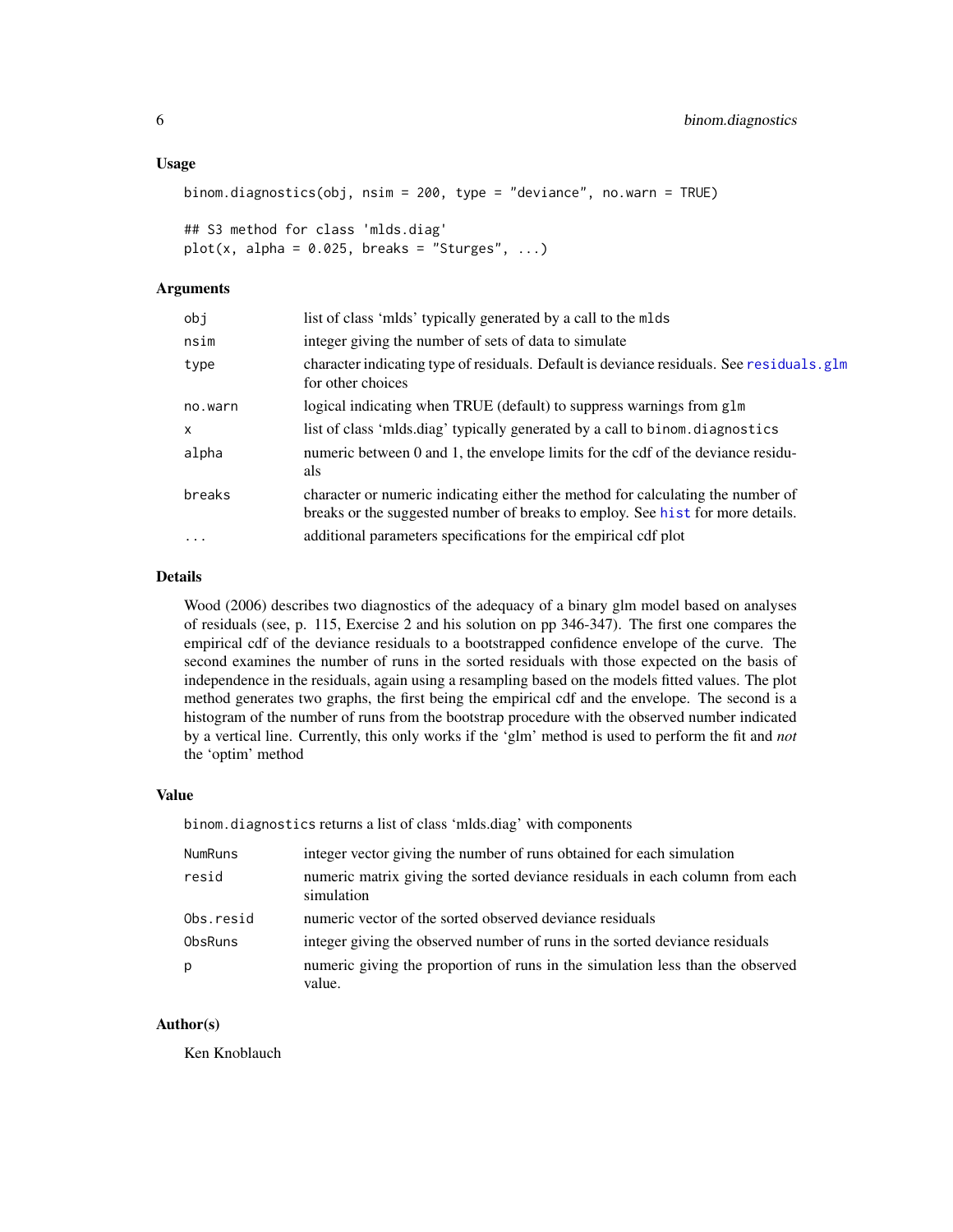#### <span id="page-6-0"></span>boot.mlds 7

#### References

Wood, SN *Generalized Additive Models: An Introduction with R*, Chapman \& Hall/CRC, 2006

Knoblauch, K. and Maloney, L. T. (2008) MLDS: Maximum likelihood difference scaling in R. *Journal of Statistical Software*, 25:2, 1–26, doi: [10.18637/jss.v025.i02.](https://doi.org/10.18637/jss.v025.i02)

# See Also

[mlds](#page-16-1)

#### Examples

```
## Not run:
data(kk1)
kk1.mlds <- mlds(kk1)
kk1.diag <- binom.diagnostics(kk1.mlds)
plot(kk1.diag)
```
## End(Not run)

<span id="page-6-1"></span>boot.mlds *Resampling of an Estimated Difference Scale*

#### Description

Using the fitted responses (probabilities) to the difference scale, new responses are generated which permit new bootstrap replications of estimated scales to be generated. The mean scale is useful for evaluating bias and the standard deviation for estimating standard errors of the scale values.

# Usage

 $boot.mlds(x, nsim, no.warn = TRUE, ...)$ boot.mlbs(x, nsim, no.warn = TRUE,  $\ldots$ )

# **Arguments**

| X        | an object of class 'milds' or 'milds' depending on which function is called. |
|----------|------------------------------------------------------------------------------|
| nsim     | an integer, the number of simulations.                                       |
| no.warn  | logical indicating when TRUE (default) to suppress warnings from glm         |
| $\cdots$ | Additional options passed along to the function mlds.                        |

# Details

Either the scale values (from 'glm' method) or the scale values and  $\sigma$  (from 'optim' method) permit the fitted probabilities to be estimated. These are used to generate new responses to the quadruples using rbinom. The new responses are then used with mlds to estimate a bootstrapped scale. This is repeated N times and stored in the output with the mean and standard deviation of the bootstrapped scales.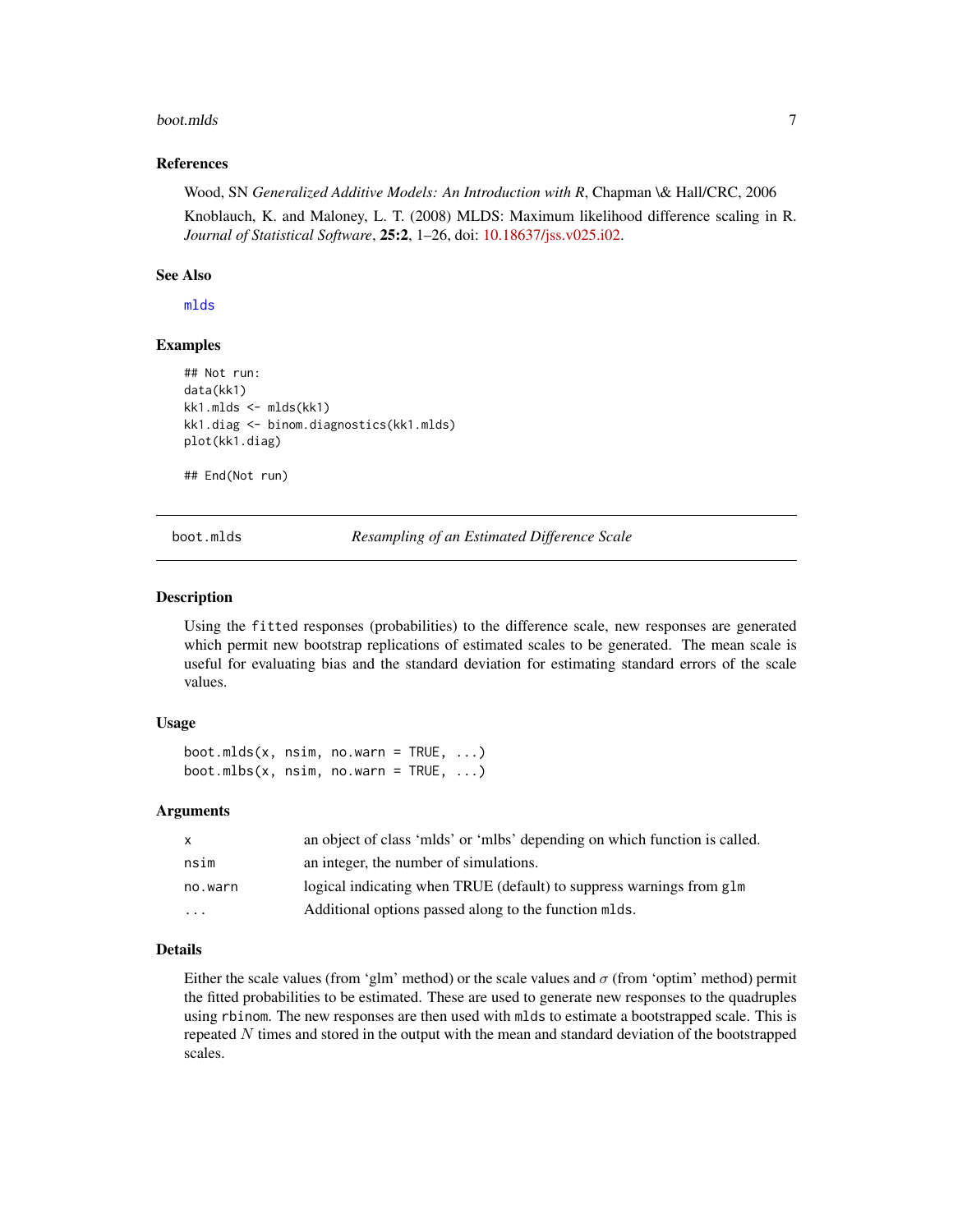# <span id="page-7-0"></span>Value

A list of 4 elements of class 'mlds.bt':

| boot.samp | A $p + 1$ x N matrix of the bootstrap samples of the scale, where p is the num-<br>ber of scale values and $N$ is the number of simulations. The extra value is the<br>bootstrapped <i>sigma</i> value. |
|-----------|---------------------------------------------------------------------------------------------------------------------------------------------------------------------------------------------------------|
| bt.mean   | A vector of length $p + 1$ giving the mean of the bootstrap scales.                                                                                                                                     |
| bt.sd     | A vector of length $p + 1$ giving the standard deviation of the boostrap scales.                                                                                                                        |
| Ν         | The number of bootstrap simulations.                                                                                                                                                                    |

# Author(s)

Kenneth Knoblauch and Laurence T. Maloney

#### References

Maloney, L. T. and Yang, J. N. (2003). Maximum likelihood difference scaling. *Journal of Vision*, 3(8):5, 573–585, doi: [10.1167/3.8.5.](https://doi.org/10.1167/3.8.5)

Knoblauch, K. and Maloney, L. T. (2008) MLDS: Maximum likelihood difference scaling in R. *Journal of Statistical Software*, 25:2, 1–26, doi: [10.18637/jss.v025.i02.](https://doi.org/10.18637/jss.v025.i02)

#### See Also

[mlds](#page-16-1)

# Examples

```
data(kk1)
kk1.mlds <- mlds(kk1)
#nsim should be near 10,000 for stability,
# but this will take a little time
boot.mlds(kk1.mlds, 100)
```

| DisplayOneQuad |
|----------------|
|----------------|

Helper Functions for Perception of Correlation Difference Scale Ex*periment*

#### Description

These functions are required by runTriadExperiment and runQuadExperiment to define and display trials. They are provided as examples, and users are expected to define their own functions to define and display stimuli for estimating difference scales along other physical continua. DefineMyScale returns a numeric vector providing the physical levels to be tested (here values of  $r$ ). DisplayOneQuad produces a 2 x 2 graphic of four scatterplots. DisplayOneTriad produces a 1 x 3 graphic of three scatterplots.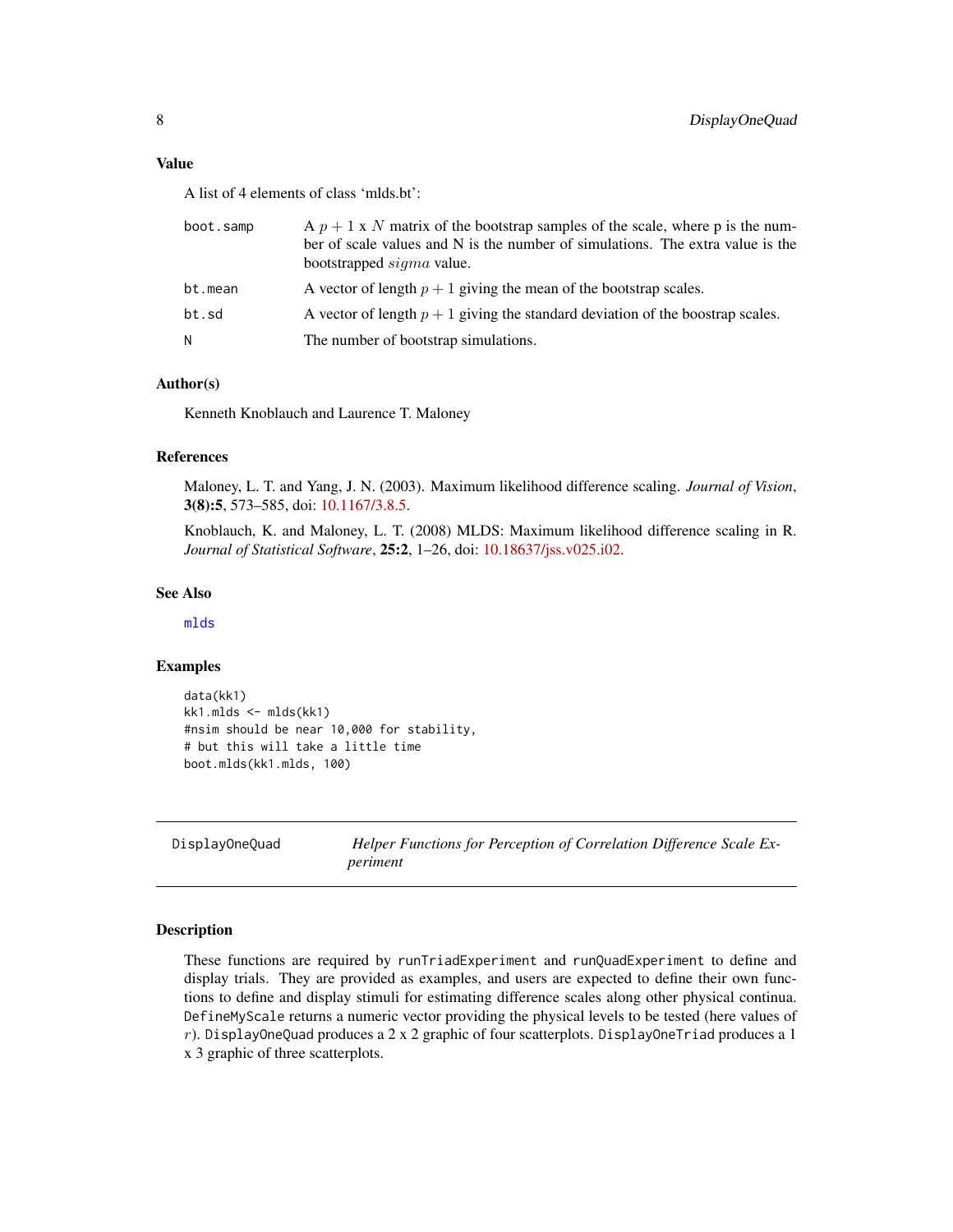# <span id="page-8-0"></span>DisplayOneQuad 9

# Usage

```
DisplayOneQuad(rr, PntNum = 100, ptSize = 1,
xlim = c(-4, 4), ylim = c(-4, 4)DisplayOneTriad(rr, PntNum = 100, ptSize = 1,
xlim = c(-4, 4), ylim = c(-4, 4))DefineMyScale(rr = c(seq(0, 0.9, len = 10), 0.98))
```
# Arguments

| rr         | vector of numeric or integer. For DisplayOneTrial, a four element vector of<br>integers, providing the indices of the physical scale values to be displayed. For<br>DefineMyScale, a numeric vector, providing the physical scale values to be<br>tested. |
|------------|-----------------------------------------------------------------------------------------------------------------------------------------------------------------------------------------------------------------------------------------------------------|
| PntNum     | numeric giving the number of points to be displayed in each subgraphic.                                                                                                                                                                                   |
| ptSize     | numeric indicating the size of the points in each graphic, passed to the cex<br>argument of plot.                                                                                                                                                         |
| xlim, vlim | 2-element numerics to determine range of values plotted on the display.                                                                                                                                                                                   |
|            |                                                                                                                                                                                                                                                           |

#### Value

DisplayOneTriad and DisplayOneQuad are used for their side-effect of producing a stimulus on the display. DefineMyScale outputs a numeric vector of the physical scale. While its use here is quite trivial, in general, it permits the tailoring of the stimulus levels to the particular experiment. In the present case, one could imagine, for example, modifying it so that successive levels were evenly spaced in  $r^2$  rather than r.

#### Author(s)

Kenneth Knoblauch and Laurence T. Maloney

# See Also

[runTriadExperiment](#page-25-1), [runQuadExperiment](#page-25-2)

```
## Not run: runQuadExperiment(DisplayTrial = "DisplayOneQuad",
DefineStimuli = "DefineMyScale")
## End(Not run)
```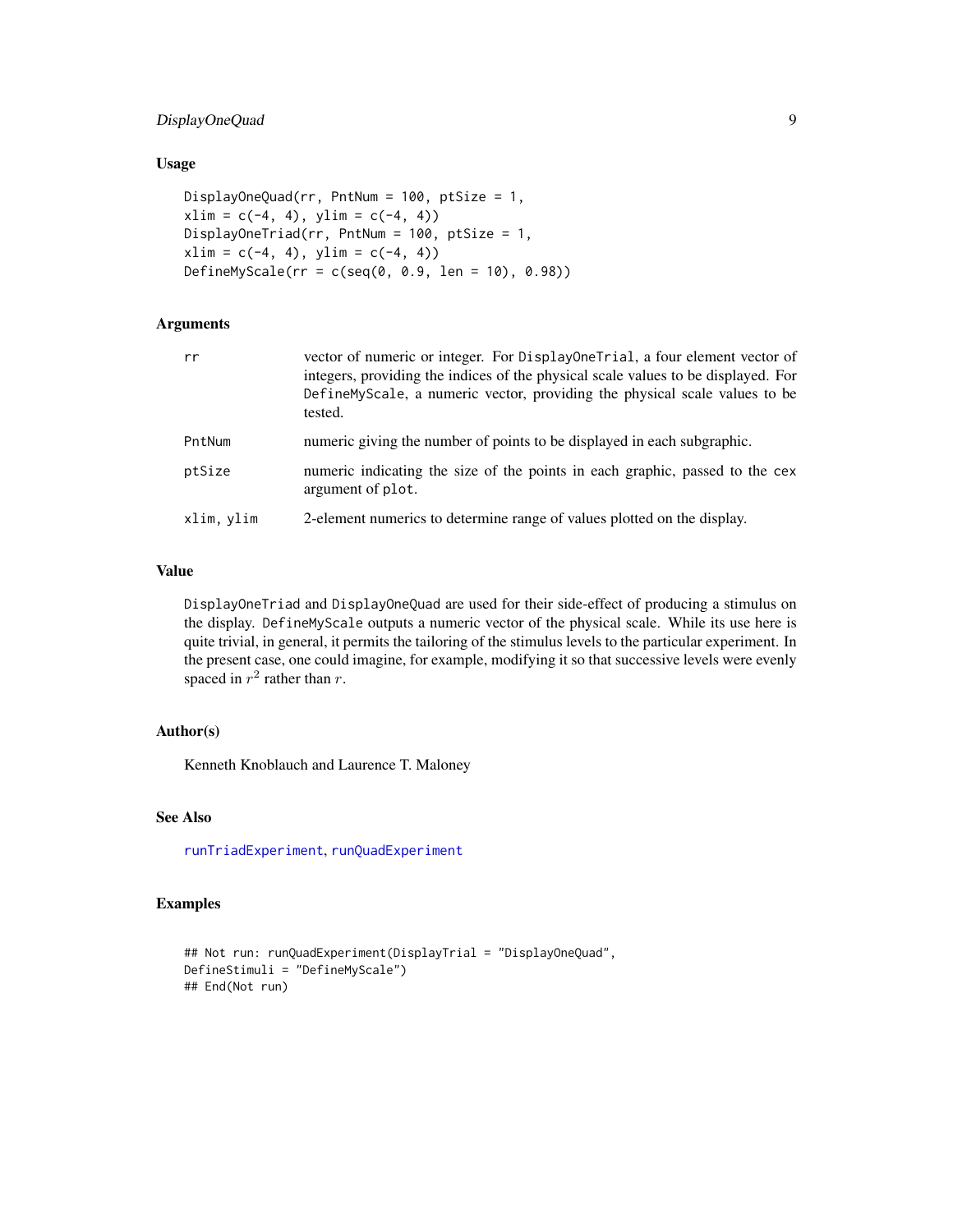<span id="page-9-0"></span>

fitted.mlds returns the fitted responses from an estimated difference scale obtained by mlds.

# Usage

```
## S3 method for class 'mlds'
fitted(object, ...)
## S3 method for class 'mlbs'
```
fitted(object, ...)

# Arguments

| object   | object of class 'mlds' or 'mlbs', typically obtained from the output of mlds. |
|----------|-------------------------------------------------------------------------------|
| $\cdots$ | currently ignored                                                             |

# Value

A numeric vector contained the fitted probabilities to the responses of the observer for each quadruple.

# Author(s)

Kenneth Knoblauch

# References

Maloney, L. T. and Yang, J. N. (2003). Maximum likelihood difference scaling. *Journal of Vision*, 3(8):5, 573–585, doi: [10.1167/3.8.5.](https://doi.org/10.1167/3.8.5)

# See Also

#### [mlds](#page-16-1), [predict.mlds](#page-22-1)

```
data(kk1)
data(kk2)
data(kk3)
fitted(mlds(SwapOrder(rbind(kk1, kk2, kk3))))
```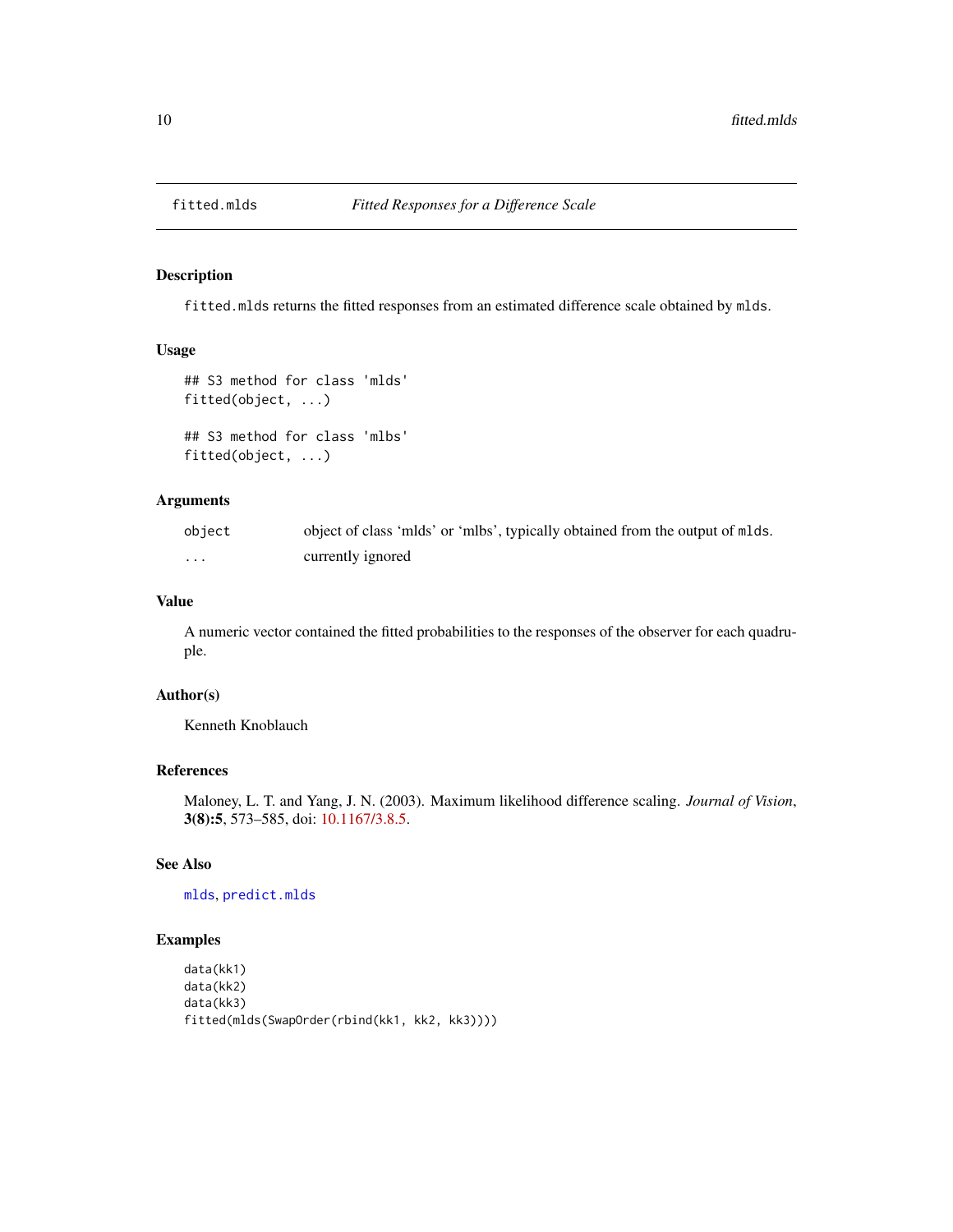<span id="page-10-1"></span><span id="page-10-0"></span>

Get6pts enumerates all 6-point conditions from a difference scaling experiment and is used as one of the input arguments for calculating an observer's likelihood for his performance on 6-point conditions.

#### Usage

Get6pts(x, nrep, ...)

#### Arguments

|          | an object of class 'mlds'.                                        |
|----------|-------------------------------------------------------------------|
| nrep     | integer indicating how many sessions are in the data set.         |
| $\cdots$ | Possibility of sending additional arguments but currently unused. |

#### Details

The 6-point condition is defined on 6-tuples of points, a, b, c, a', b', c', ordered on a physical scale. The condition requires that if the pair  $(a, b) > (a', b')$  and the pair  $(b, c) > (b', c')$ , then  $(a, c) > (a', c').$ 

# Value

A list of three same size data.frames with an attribute, indices that is a three column data.frame with the same number of rows as each of the three data.frames. Each data.frame is of the format from a difference scaling experiment. Same named rows indicate three trials that form a 6-point condition, i.e., given the 6-tuple of stimuli, a, b, c, a', b', c',

| A | data.frame indicating the trials $(a, b)$ vs $(a', b')$ |
|---|---------------------------------------------------------|
| B | data.frame indicating the trials $(b, c)$ vs $(b', c')$ |
| F | data.frame indicating the trials $(a, c)$ vs $(a', c')$ |

The attribute gives the row numbers from which the trials were obtained from the original data.frame.

# Note

It is important that the stimuli are in physical order and not the experimental order. If in experimental order, then SwapOrder should be applied first.

# Author(s)

Kenneth Knoblauch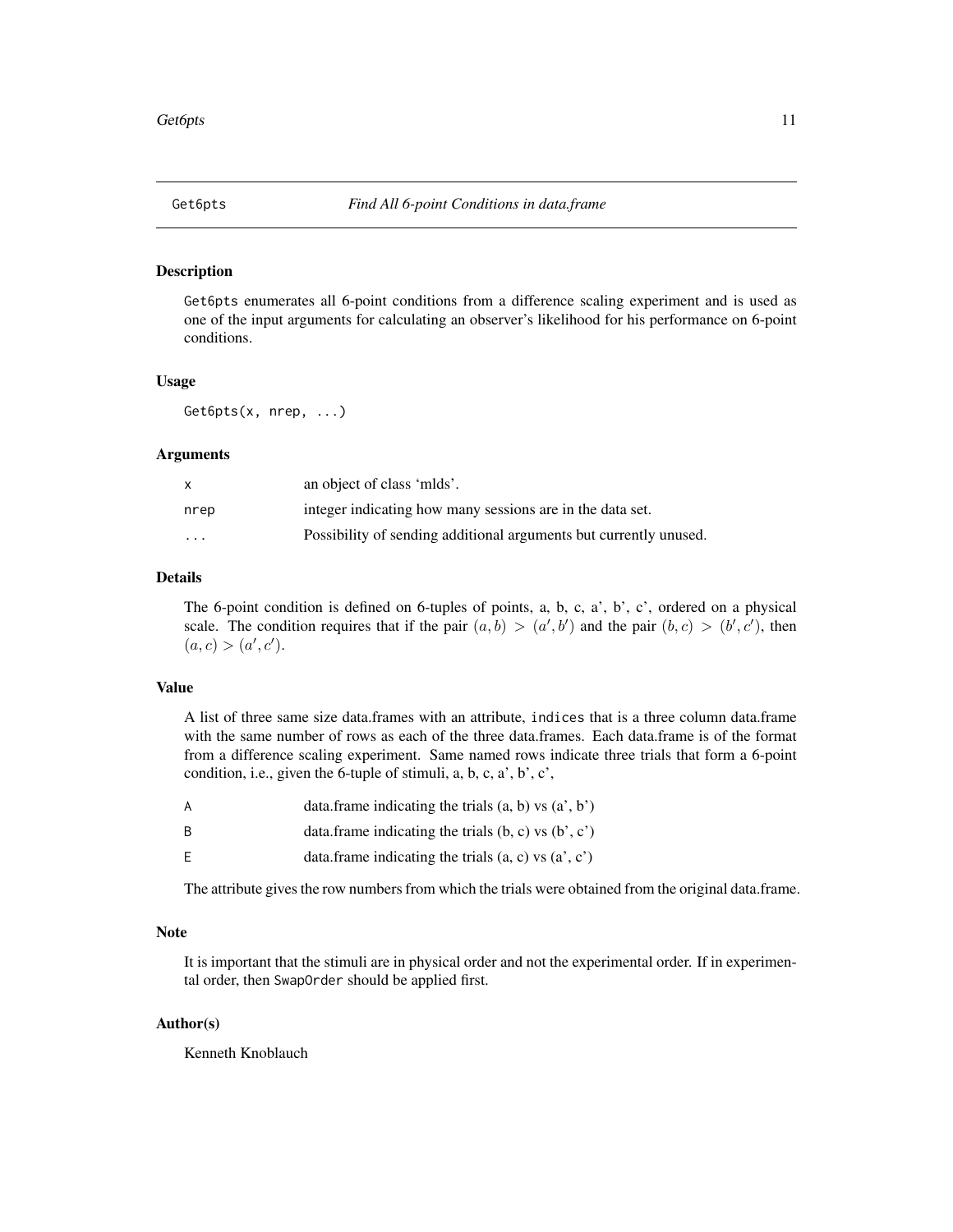#### <span id="page-11-0"></span>References

Maloney, L. T. and Yang, J. N. (2003) Maximum likelihood difference scaling. *Journal of Vision*, 3(8):5, 573–585, doi: [10.1167/3.8.5.](https://doi.org/10.1167/3.8.5)

#### See Also

[SwapOrder](#page-31-1), [lik6pt](#page-13-1), [simu.6pt](#page-27-1)

# Examples

```
data(kk1)
kk.6pt <- Get6pts(mlds(SwapOrder(kk1)), nrep = 1)
```
<span id="page-11-1"></span>ix.mat2df *Transform data.frame back to Raw Difference Scale Format*

#### Description

ix.mat2df converts a long data.frame that is used as the data argument for mlds with method = "glm" to the 5 column format, typically from the results of a difference scaling experiment. The first column is the response and the next four are the ranks of the stimulus levels used in each trial, the 2 pairs. ix.mat2df is the inverse of make.ix.mat. This form of data.frame is used with the "optim" method of mlds.

#### Usage

ix.mat2df(d)

#### Arguments

d a data.frame with p columns and n rows, where p is the number of stimulus levels and  $n$  is the number of trials. The first column is the resp, 0 or 1, and the next  $p - 1$  columns correspond to the incidences of the stimulus levels on each trial, 3 or 4 per row, with the signs  $+ - - +$ . The column corresponding to the lowest level stimulus is deleted, as its coefficient is contrained to equal 0 in the current parameterization of the problem. Thus, 3 non-zero terms would be of the form  $- - +$ , indicating the presence of the lowest level stimulus in the trial.

# Value

A 5 column data.frame which could be coerced to interger.

| resp                 | The response, 0 or 1, indicating which pair was chosen |  |  |  |  |  |  |
|----------------------|--------------------------------------------------------|--|--|--|--|--|--|
| $\sim$ $\sim$ $\sim$ |                                                        |  |  |  |  |  |  |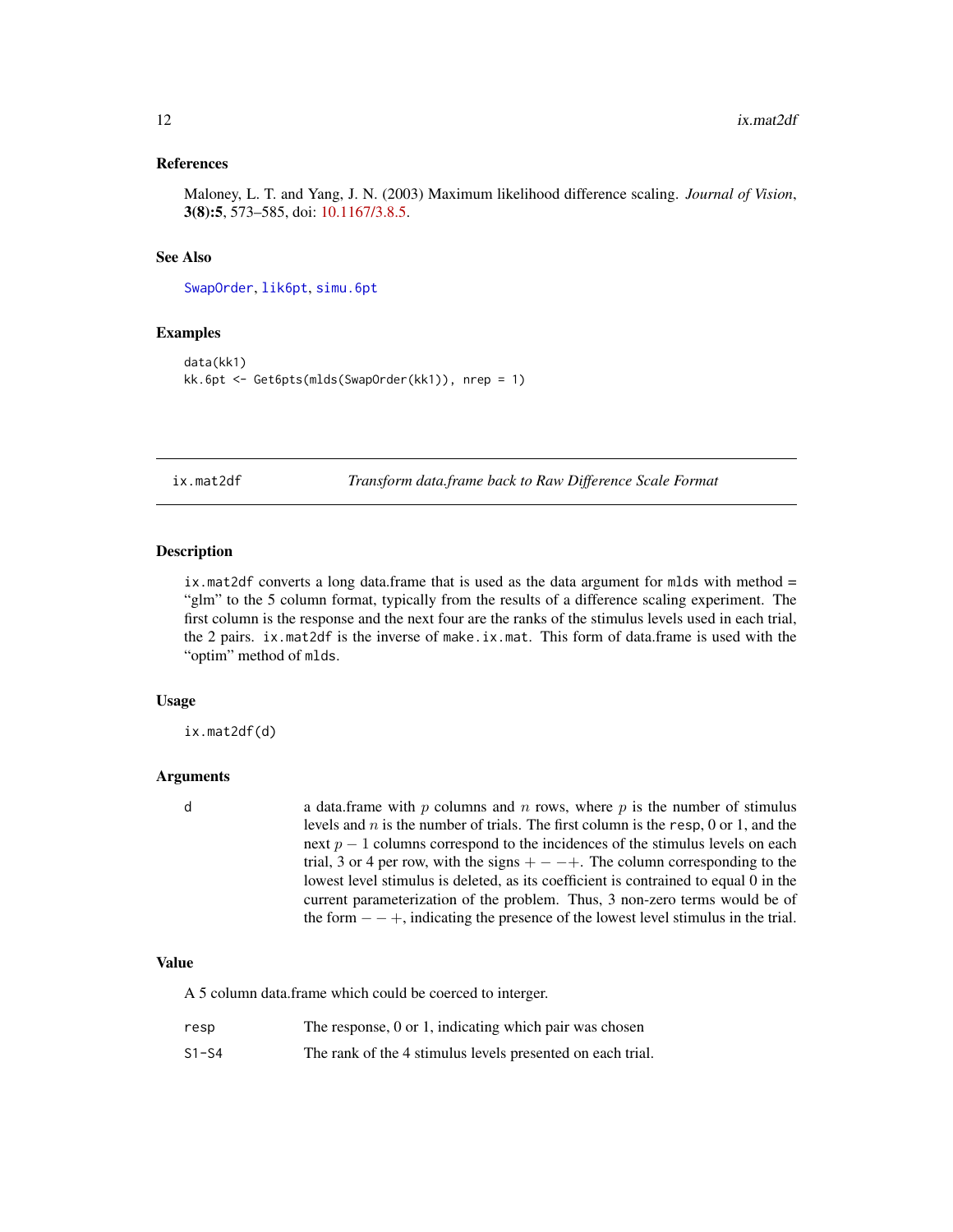#### <span id="page-12-0"></span>Author(s)

Kenneth Knoblauch

# See Also

[make.ix.mat](#page-15-1), [mlds](#page-16-1)

# Examples

```
data(AutumnLab)
ix.mat <- make.ix.mat(AutumnLab)
#orig.df <- ix.mat2df(ix.mat) # should be the same as original
# better to use as.mlds.df as ix.mat2df is deprecated
orig.df <- as.mlds.df(ix.mat)
```
#### <span id="page-12-1"></span>kk *Difference Scale Judgment Data Sets*

#### Description

Three data sets for one subject in a sample difference scaling experiment. The stimuli were scatterplots of bivariate Gaussian samples with different correlations. Either the function runQuadExperiment or runTriadExperiment was used to collect the data.

#### Usage

```
data(kk1)
data(kk2)
data(kk3)
data(kktriad)
```
## Format

Four data frames, (kk1, kk2, kk3, kktriad) with 330, or in the case of kktriad 165, observations each with the following 5 (4 for kktriad) components.

- resp a numeric vector taking on values 0 and 1 indicating responses of observer
- S1 a numeric vector, rank order of weakest stimulus on the physical scale.
- S2 a numeric vector, rank order of physical stimulus 2.
- S3 a numeric vector, rank order of physical stimulus 3.
- S4 a numeric vector, rank order of strongest stimulus on the physical scale. kktriad does not contain this component as it is from an experiment with triads rather than quadruples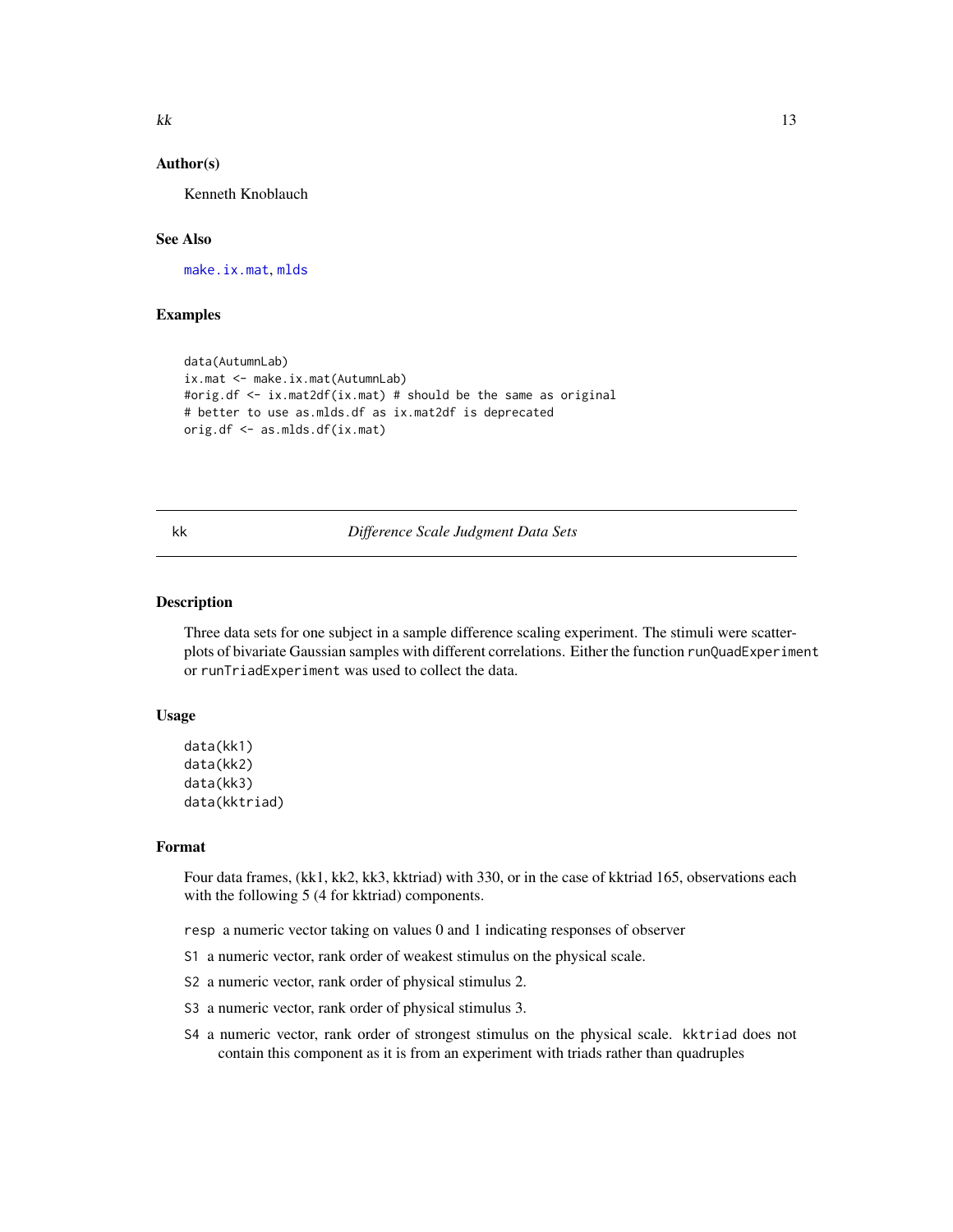#### <span id="page-13-0"></span>Details

The kk1-3 datasets were generated on three separate days using the function runQuadExperiment with DisplayOneQuad and DefineMyScale to define the stimuli and display them, anti-respectively. The experiments were run on a Macintosh Pro with a 15 inch screen. The observer was seated about 40 cm from the screen. The kktriad data set was generated from one run using the function runTriadExperiment with DisplayOneTriad to control the display.

# References

Knoblauch, K. and Maloney, L. T. (2008) MLDS: Maximum likelihood difference scaling in R. *Journal of Statistical Software*, 25:2, 1–26, doi: [10.18637/jss.v025.i02.](https://doi.org/10.18637/jss.v025.i02)

#### Examples

```
data(kk1)
plot(mlds(SwapOrder(kk1)))
# Fit and plot difference scale for first data set kk1,
# using quadruples of stimuli
data(kktriad)
plot(mlds(kktriad), type = "b")
# Fit and plot experimental data
# using triples of stimuli
```
<span id="page-13-1"></span>

lik6pt *Compute Log Likelihood for 6-point Test*

#### Description

The 6-point test evaluates the validity of the estimated difference scale. Given 6 values, a, b, c, a', b', c', on the stimulus scale, if the pair  $(a, b) > (a', b')$  and  $(b, c) > (b', c')$  then it must be that  $(a, c) > (a', c')$ , where the symbol > is taken here to mean "is judged more different than". Given the observer's difference scale and  $\sigma$  estimate, the likelihood of the choices made is calculated based on the link function indicated in the 'mlds' object.

#### Usage

lik6pt(x, Six.Pts, ...)

#### Arguments

| x       | an object of class 'mlds', typically created by mlds                                                                                                                                                                                                                                                  |
|---------|-------------------------------------------------------------------------------------------------------------------------------------------------------------------------------------------------------------------------------------------------------------------------------------------------------|
| Six.Pts | a list of 3 data.frames, with names A, B, E. Each data.frame corresponds to a<br>sample from a difference scaling experiment. The corresponding rows of the<br>three data frames yield the triples of trials that provide a 6-point test. The list<br>can be constructed with the function GetSixPts. |
| .       | currently unused.                                                                                                                                                                                                                                                                                     |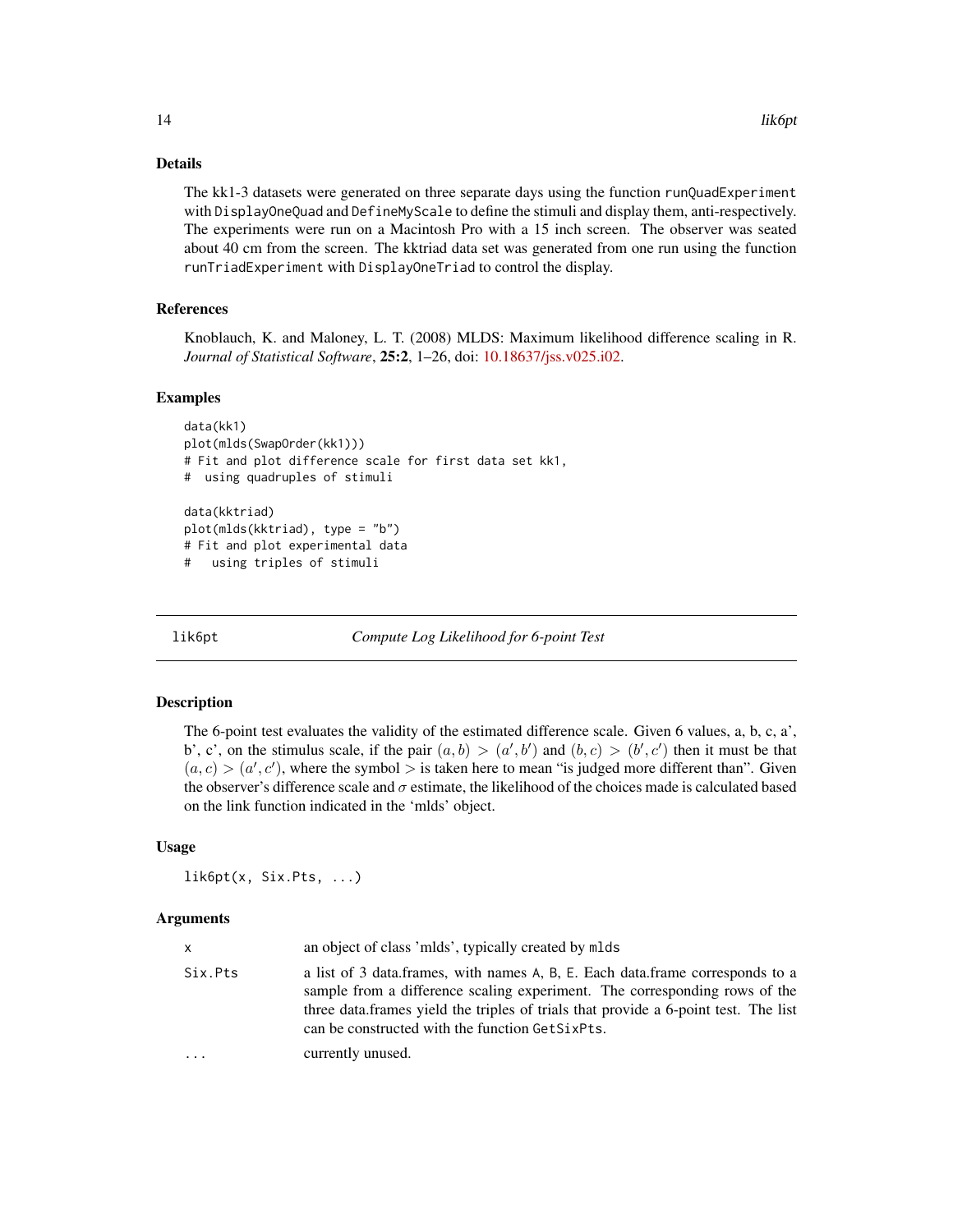# <span id="page-14-0"></span>logLik.mlds 15

# Value

Returns the likelihood of the observer's responses for all of the 6-point conditions from a given data set. As currently implemented, it returns a 1x1 matrix.

# Author(s)

Kenneth Knoblauch, based on C code by Laurence T. Maloney and J. N. Yang.

#### References

Maloney, L. T. and Yang, J. N. (2003). Maximum likelihood difference scaling. *Journal of Vision*, 3(8):5, 573–585, doi: [10.1167/3.8.5.](https://doi.org/10.1167/3.8.5)

Knoblauch, K. and Maloney, L. T. (2008) MLDS: Maximum likelihood difference scaling in R. *Journal of Statistical Software*, 25:2, 1–26, doi: [10.18637/jss.v025.i02.](https://doi.org/10.18637/jss.v025.i02)

#### See Also

[Get6pts](#page-10-1), [mlds](#page-16-1), [simu.6pt](#page-27-1)

#### Examples

```
data(kk1)
x.df <- mlds(SwapOrder(kk1))
lik6pt(x.df, Get6pts(x.df, nrep = 1))
```
logLik.mlds *Compute Log-Likelihood for an mlds object*

#### Description

This function provides a method for extracting the log likelihood from an object of class 'mlds'.

#### Usage

```
## S3 method for class 'mlds'
logLik(object, ...)
## S3 method for class 'mlbs'
logLik(object, ...)
```
#### Arguments

| object | an object of class 'mlds' or 'mlbs' typically from a call to mlds |
|--------|-------------------------------------------------------------------|
| .      | for passing additional parameters, but is currently not used.     |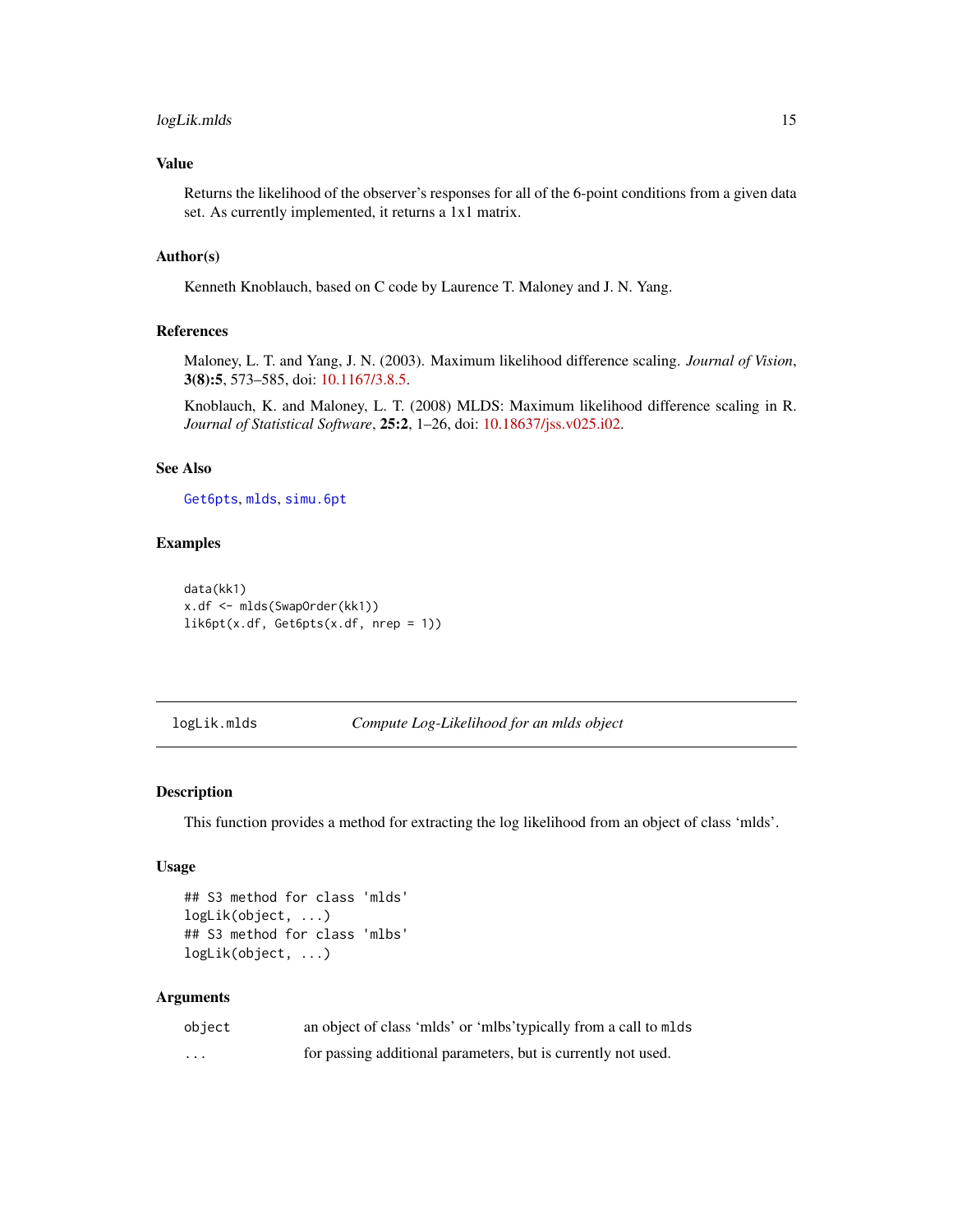#### Value

An object of class 'logLik' whose value is the logarithm of the likelihood with attribute df providing the degrees of freedom

#### Author(s)

Kenneth Knoblauch

#### Examples

```
data(kk1)
logLik(mlds(SwapOrder(kk1)))
```
<span id="page-15-1"></span>make.ix.mat *Create data.frame for Fitting Difference Scale by glm*

#### Description

make.ix.mat generates a  $nxp$  matrix from the  $nx5$  column data.frame storing the results of a difference scaling experiment, where  $p$  is the number of stimulus levels tested and  $n$  is the number of trials. The first column is the response (0 or 1), and the  $p-1$  succeeding columns code covariates for all but the first stimulus level, which is contrained to be 0. These columns take the value 0 unless the stimulus level was in the trial, in which case they take, in order, the values, 1, -1, -1, 1.

#### Usage

make.ix.mat(data,  $xi = NULL, ...$ )

#### Arguments

| data                    | a 5 column data.frame. The first column is the resp and the next 4 columns the<br>index of the stimulus level, 1 to p, labelled $S1-S4$ |
|-------------------------|-----------------------------------------------------------------------------------------------------------------------------------------|
| хi                      | an integer indicating the number of stimulus levels tested. If this is NULL, it is<br>determined from the maximum value in data.        |
| $\cdot$ $\cdot$ $\cdot$ | Other arguments, not used for the moment.                                                                                               |

#### Details

To fit a difference scale using mlds and method = "glm", each stimulus level is treated as a covariate taking on the values 0, if it was not present in the trial, or -1 or 1, the latter two depending on the ordinal stimulus level within the trial. This is a helper function to transform the typical 5 column data.frame from a difference scaling experiment, indicating the response and the 4 stimulus levels, to one in the format described above. Matrices of this form can also be used as newdata for the predict method. This is exploited in the function like6pt. It is here that the argument xi is necessary since the data.frame for the first of the 6-point comparisons does not contain the highest level of the scale and so needs to be specified so that the data.frame conforms with that used to generate the 'mlds' object.

<span id="page-15-0"></span>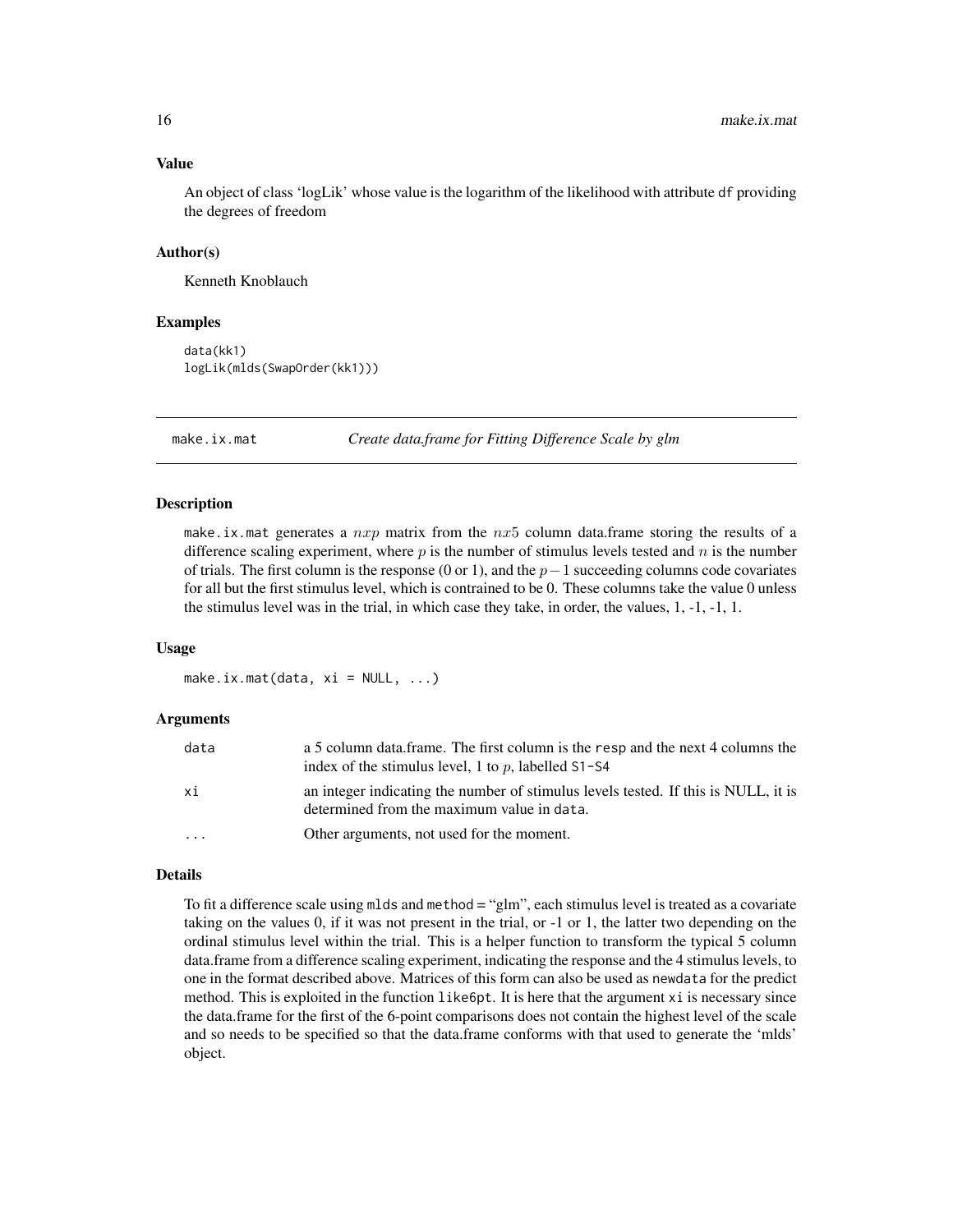<span id="page-16-0"></span>mlds the contract of the contract of the contract of the contract of the contract of the contract of the contract of the contract of the contract of the contract of the contract of the contract of the contract of the contr

# Value

A data.frame with  $n$  rows and  $p$  columns.

| resp | The resp $(0, 1)$ is coded in the first column. This could be logical, instead.                   |
|------|---------------------------------------------------------------------------------------------------|
|      | stim. 2--stim. p Columns 2 through p code the presence and absence of the stimulus on a trial. If |
|      | the stimulus is present, then the value is $-1$ or 1 as a function of the contribution            |
|      | of the stimulus level to the decision variable.                                                   |

# Note

In the current parameterization, the coefficient of the initial stimulus level is constrained to 0. Thus, the column corresponding to this level is left-out of the data.frame. For trials in which this stimulus is present, the non-zero elements are (-1, -1, 1), in that order.

# Author(s)

Kenneth Knoblauch

#### See Also

[ix.mat2df](#page-11-1), [mlds](#page-16-1), [lik6pt](#page-13-1), [glm](#page-0-0)

# Examples

data(AutumnLab) make.ix.mat(AutumnLab) mlds(AutumnLab, c(1, seq(6, 30, 3)))

<span id="page-16-1"></span>mlds *Fit Difference Scale by Maximum Likelihood*

# Description

Generic function mlds uses different methods to fit the results of a difference scaling experiment either using glm (Generalized Linear Model), by direct maximization of the likelihood using optim or by maximizing the likelihood with respect to a function of the stimulus dimension specified by a one sided formula.

#### Usage

```
mlds(x, \ldots)## S3 method for class 'mlds.df'
mlds(x, stimulus = NULL, method = "glm",lnk = "probit", opt.meth = "BFGS", glm.meth = "glm.fit",
opt.init = NULL, control = glm.control(maxit = 50000, epsilon = 1e-14),
... )
```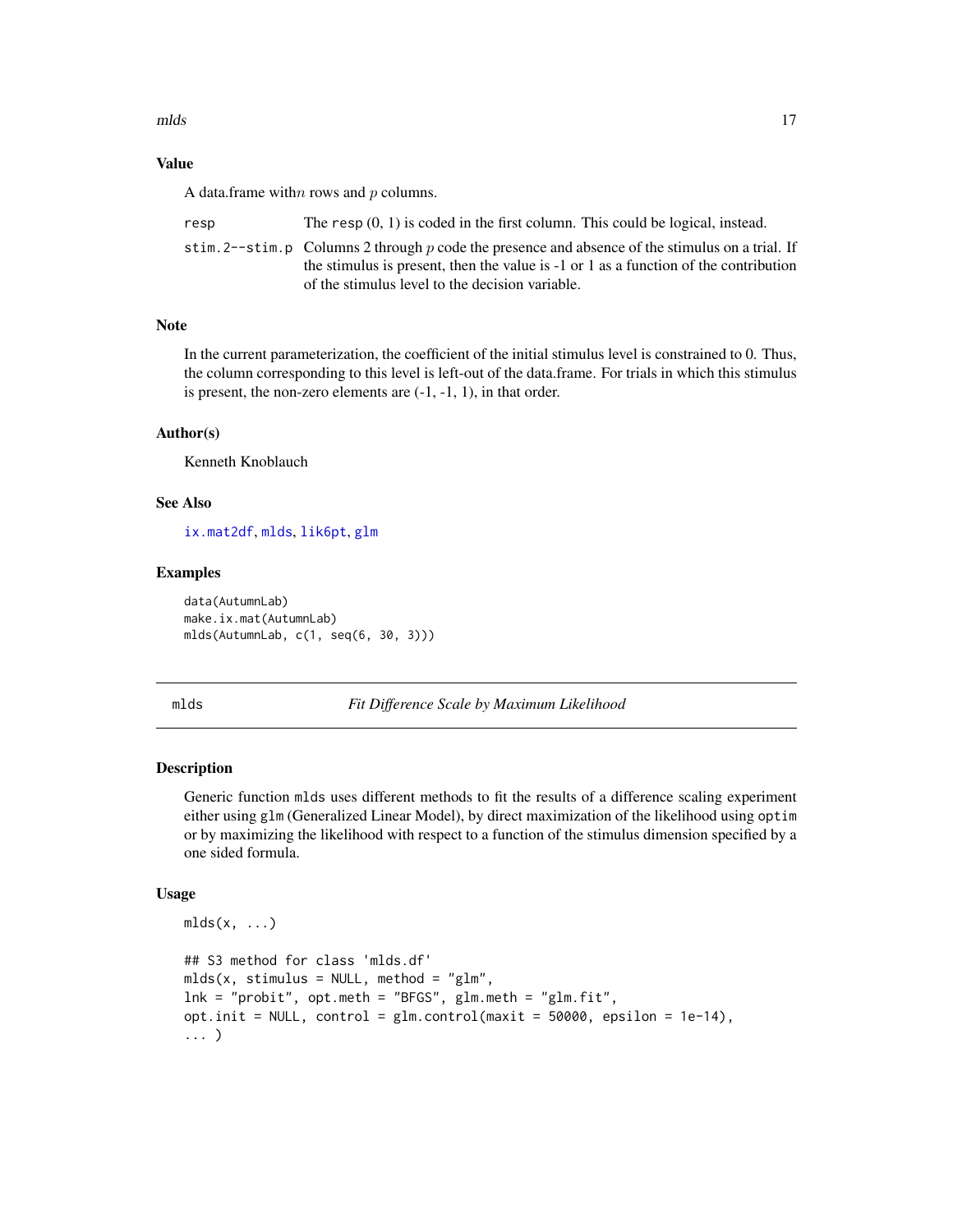```
## S3 method for class 'mlbs.df'
mlds(x, stimulus = NULL, method = "glm",lnk = "probit",control = glm.contrib(maxit = 50000, epsilon = 1e-14),glm.meth = "glm.fit",
... )
## S3 method for class 'data.frame'
mlds(x, \ldots)## S3 method for class 'formula'
mlds(x, p, data, stimulus = NULL,
lnk = "probit", opt.meth = "BFGS",
control = list(maxit = 50000, reltol = 1e-14), ... )
```
# Arguments

| X        | For comparisons of two pairs of stimuli, when the method is specified as 'glm'<br>or 'optim' a data frame with 5 columns giving the response and the ranks of the<br>stimulus levels for each trial, or an object of class 'mlds.df' which also contains<br>additional information as attributes. For comparisons of triples of stimuli, only<br>the method 'glm' is currently defined. The object can be a data frame of 4<br>columns with the first specifying the response and the other 3 the stimulus level<br>ranks, or an object of class 'mlbs.df', which contains additional attributes. It<br>can also be a one-side formula with parameters p and stimulus variable sx that<br>gives a parametric formula to fit to the data for the formula method. |
|----------|-----------------------------------------------------------------------------------------------------------------------------------------------------------------------------------------------------------------------------------------------------------------------------------------------------------------------------------------------------------------------------------------------------------------------------------------------------------------------------------------------------------------------------------------------------------------------------------------------------------------------------------------------------------------------------------------------------------------------------------------------------------------|
| data     | A data frame with 4 or 5 columns giving the response and the ranks of the stimu-<br>lus levels for each trial, or an object of class 'mlbs.df' or 'mlds.df', respectively,<br>which also contains additional information as attributes, required when the 'for-<br>mula' method is used.                                                                                                                                                                                                                                                                                                                                                                                                                                                                        |
| p        | numeric vector of parameters of length one greater than the number of parame-<br>ters in the formula argument that specifies initial values for the parameters. The<br>extra parameter, specified last, is the initial estimate of sigma.                                                                                                                                                                                                                                                                                                                                                                                                                                                                                                                       |
| stimulus | A numeric vector that contains the physical stimulus levels used in the experi-<br>ment. If data is of class 'mlds.df', this information is included as an attribute.<br>If NULL, a sequence of $1 : n$ is used, where n is the number of stimulus levels,<br>deduced from the highest rank in data.                                                                                                                                                                                                                                                                                                                                                                                                                                                            |
| method   | character, taking the value of "glm" or "optim". Default is "glm".                                                                                                                                                                                                                                                                                                                                                                                                                                                                                                                                                                                                                                                                                              |
| 1nk      | character indicating either one of the built-in links for the binomial family or a<br>user defined link of class 'link-glm'. See family and make.link. Default is<br>"probit".                                                                                                                                                                                                                                                                                                                                                                                                                                                                                                                                                                                  |
| opt.meth | If method = "optim", the method used by optim can be specified. Defaults to<br>"BFGS".                                                                                                                                                                                                                                                                                                                                                                                                                                                                                                                                                                                                                                                                          |
| opt.init | Vector of numeric giving initial values which must be provided if you specify<br>the "optim" method.                                                                                                                                                                                                                                                                                                                                                                                                                                                                                                                                                                                                                                                            |

<span id="page-17-0"></span>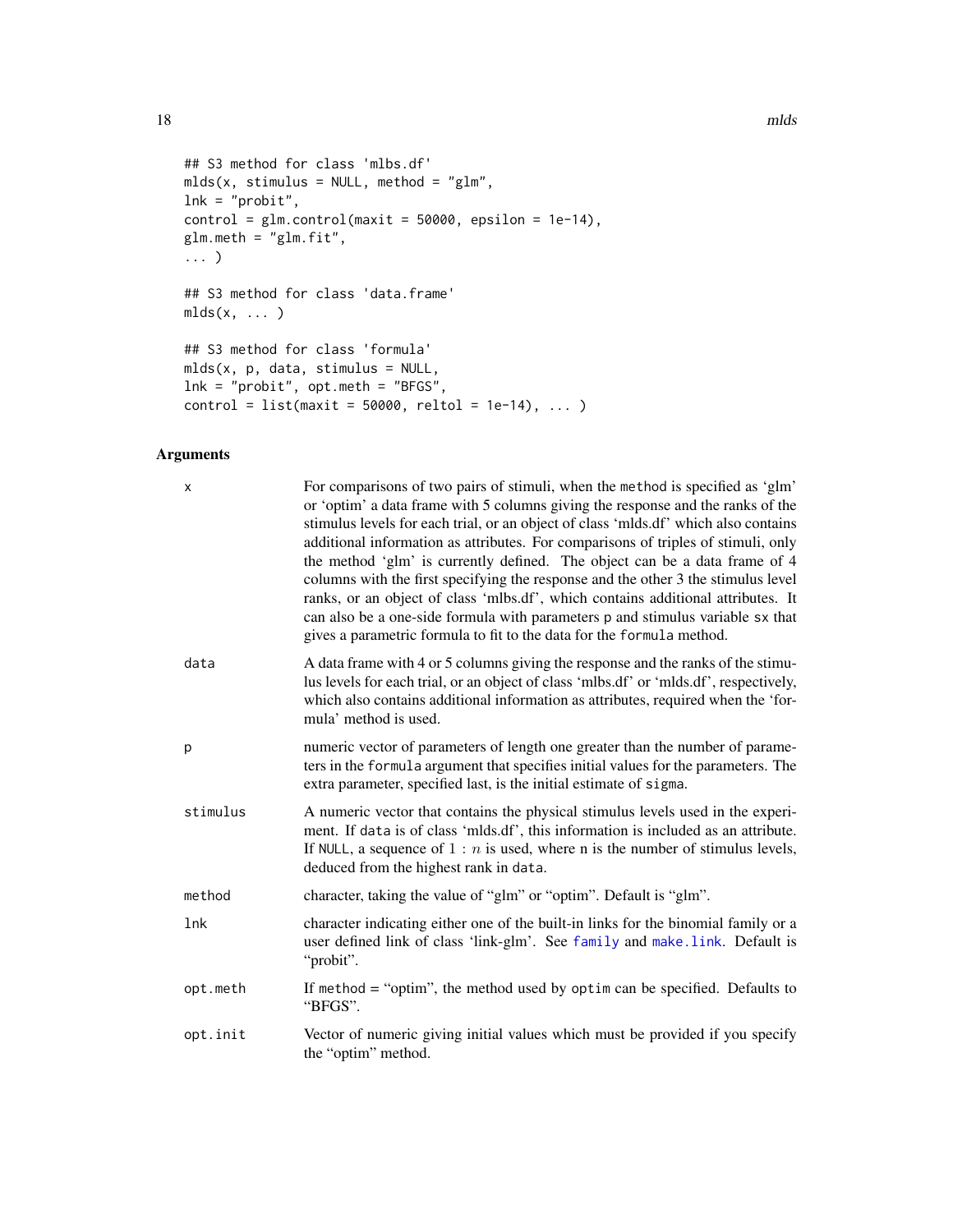<span id="page-18-0"></span>

| control  | A list of control values for either glm or optim. Since the method defaults to<br>"glm", the default is a glm list but should be changed if the "optim" method is<br>chosen. |
|----------|------------------------------------------------------------------------------------------------------------------------------------------------------------------------------|
| glm.meth | the method to be used in fitting the model, only when method $=$ glm. The default<br>value is "glm.fit". Seeglm for further details.                                         |
| $\cdot$  | Additional arguments passed along to glm or optim.                                                                                                                           |

# Details

Observers are presented with either triples or pairs of pairs of stimuli, distributed along a physical stimulus axis. For example, for stimuli a, b, c with  $a < b < c$ , they see the triple a, b, c, or for stimuli a, b, c, d with  $a < b < c < d$ , they see the pairs  $(a, b)$  and  $(c, d)$ . For each trial, they make a judgement respectivily as to whether the difference between stimuli 1 and 2 is greater or not that between stimuli 2 and 3 or the elements of pair 1 is greater or not than the difference between the elements of pair 2. From a large number of trials on different quadruples, mlds estimates numbers,  $Psi_1, ..., Psi_n$ , by maximum likelihood such that  $(Psi_d - Psi_c) > (Psi_b - Psi_a)$  when the observer chooses pair 2, and pair 1, otherwise.

If there are p stimulus levels tested, then  $p - 1$  coefficients are estimated. The "glm" method constrains the lowest estimated value,  $Psi_i = 0$ , while the "optim" method constrains the lowest and highest values to be 0 and 1, respectively. The "optim" method estimates an additional scale parameter, sigma, whereas this value is fixed at 1.0 for the "glm" method. In principle, the scales from the two methods are related by

$$
1/\sigma_o = max(Psi_g)
$$

where  $\sigma_o$  is sigma estimated with the "optim" method and  $Psi_q$  corresponds to the perceptual scale values estimated with the "glm" method. The equality may not be exact as the "optim" method prevents the selection of values outside of the interval [0, 1] whereas the "glm" method does not.

#### Value

A list of class 'mlds' whose components depend on whether the method was specified as 'glm', 'optim' with the default method, or the formula method was used,

| pscale   | A numeric vector of the estimated difference scale.                                  |
|----------|--------------------------------------------------------------------------------------|
| stimulus | The physical stimulus levels                                                         |
| sigma    | The scale estimate, always 1.0 for 'glm'                                             |
| method   | The fitting method                                                                   |
| link     | The binomial link specified, default 'probit'                                        |
| obj      | For method 'glm', an object of class 'glm' resulting from the fit.                   |
| logLik   | for method 'optim', the logarithm of likelihood at convergence                       |
| hess     | for method 'optim', the Hessian matrix at convergence                                |
| data     | For method 'optim', the data frame or 'milds df' entered as an argument.             |
| conv     | For method 'optim', a code indicating whether optime converged or not. See<br>optim. |
| par      | For 'formula' method, the parameters estimated.                                      |
| formula  | The one-sided formula specified with the 'method'.                                   |
| func     | For 'formula' method, a function obtained from the one-sided formula.                |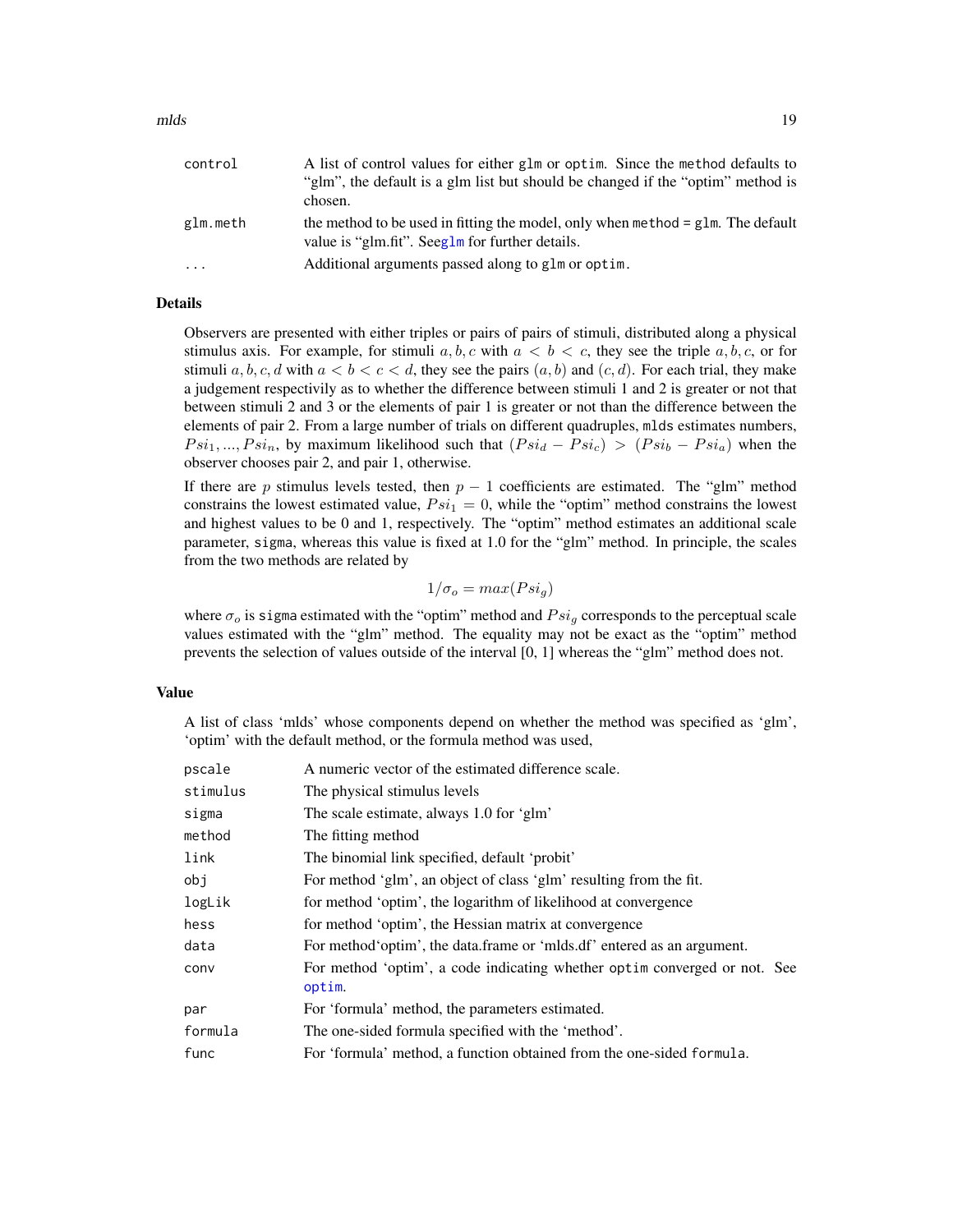# <span id="page-19-0"></span>Note

The glm method often generates warnings that fitted probabilities are 0 or 1. This does not usually affect the values of the estimated scale. However, it may be wise to check the results with the optim method and obtain standard errors from a bootstrap method (see [boot.mlds](#page-6-1)). The warnings will often disappear if the link is modified or more data are obtained.

# Author(s)

Kenneth Knoblauch and Laurence T. Maloney

# References

Maloney, L. T. and Yang, J. N. (2003). Maximum likelihood difference scaling. *Journal of Vision*, 3(8):5, 573–585, doi: [10.1167/3.8.5.](https://doi.org/10.1167/3.8.5)

Knoblauch, K. and Maloney, L. T. (2008) MLDS: Maximum likelihood difference scaling in R. *Journal of Statistical Software*, 25:2, 1–26, doi: [10.18637/jss.v025.i02.](https://doi.org/10.18637/jss.v025.i02)

# See Also

[glm](#page-0-0), [optim](#page-0-0)

```
data(AutumnLab)
#Note the warnings generated by glm method
x.mlds <- mlds(AutumnLab)
summary(x.mlds)
y.mlds \leq mlds(AutumnLab, method = "optim", opt.init = c(seq(0, 1, len = 10), 0.16))
summary(y.mlds)
plot(x.mlds)
#How sigma relates the scales obtained by the 2 different methods.
lines(y.mlds$stimulus, y.mlds$pscale/y.mlds$sigma)
#Example with triads
data(kktriad)
kkt.mlds <- mlds(kktriad)
plot(kkt.mlds, type = "b")
#An example using the formula method
data(kk1)
# with one parameter
kk.frm1 < - mlds(~ x^*p, p = c(3, 0.02), data = kk1)# with two parameters
kk. frm2 <- mlds(\neg p[1] \times (sx + abs(sx - p[2])) - p[1] \times p[2],p = c(0.9, 0.3, 0.2), data = kk1)
```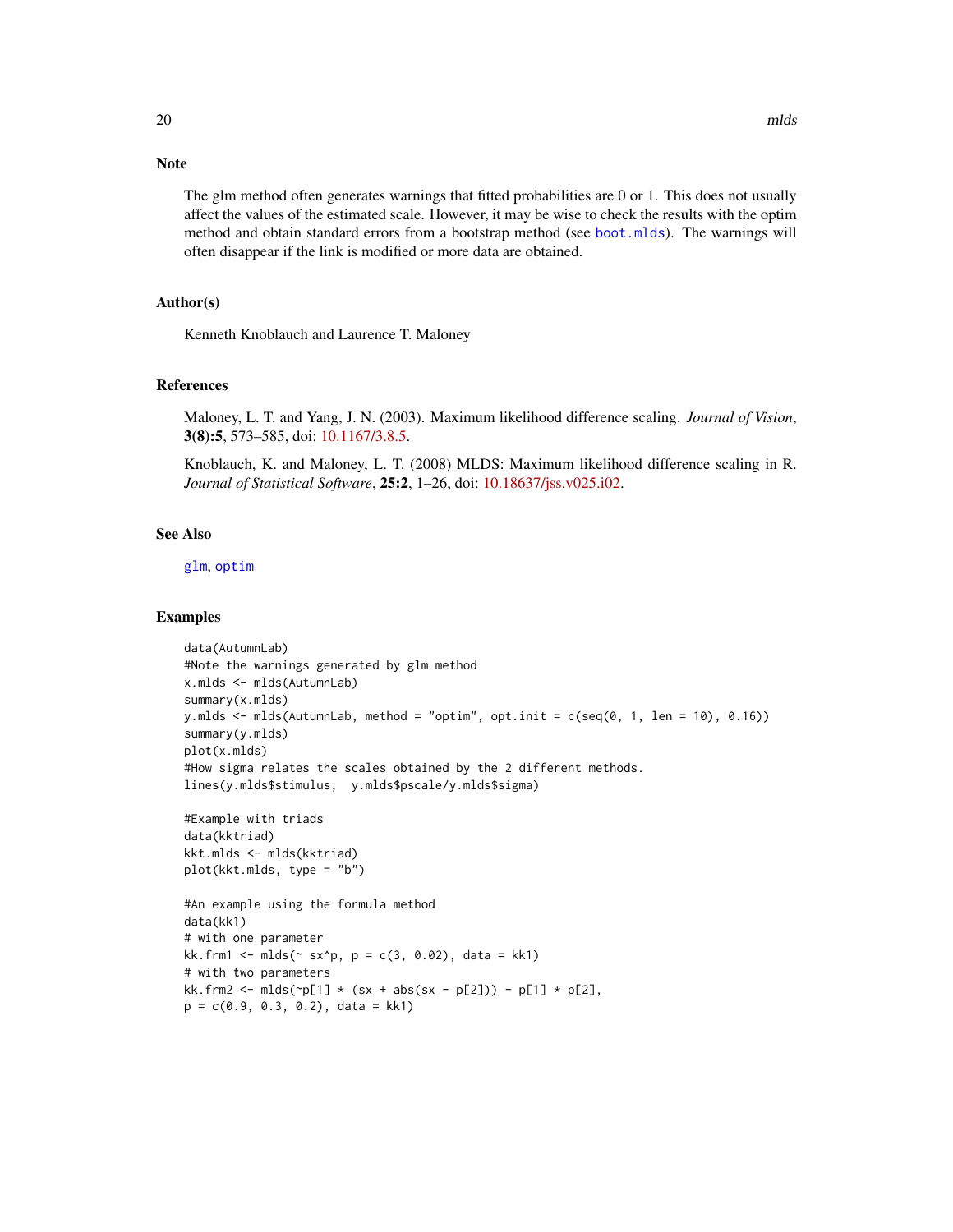<span id="page-20-0"></span>

Plots the difference scale as a function of stimulus level.

# Usage

```
## S3 method for class 'mlds'
plot(x, standard-scale = FALSE, SD-scale = FALSE, ...)## S3 method for class 'mlds'
lines(x, standard.scale = FALSE, SD.scale = FALSE, ...)
## S3 method for class 'mlds'
points(x, standard.scale = FALSE, SD.scale = FALSE, ...)
## S3 method for class 'mlbs'
plot(x, standard.scale = FALSE, SD.scale = FALSE, ...)## S3 method for class 'mlbs'
lines(x, standard.scale = FALSE, SD.scale = FALSE, ...)
## S3 method for class 'mlbs'
points(x, standard-scale = FALSE, SD-scale = FALSE, ...)
```
#### Arguments

| <b>X</b> | mlds or mlbs object, typically result of mlds                                                                          |
|----------|------------------------------------------------------------------------------------------------------------------------|
|          | standard, scale logical indicating whether the plotted difference scale should be normalized to<br>maximum value $= 1$ |
| SD.scale | logical indicating whether to plot difference scale in units of d'. Ignored if<br>$standard.scale = TRUE.$             |
| $\cdots$ | other parameters to be passed through to the plotting function                                                         |

# Author(s)

Kenneth Knoblauch

#### See Also

[mlds](#page-16-1)

```
data(kk1)
plot(mlds(SwapOrder(kk1)))
lines(mlds(SwapOrder(kk1)))
```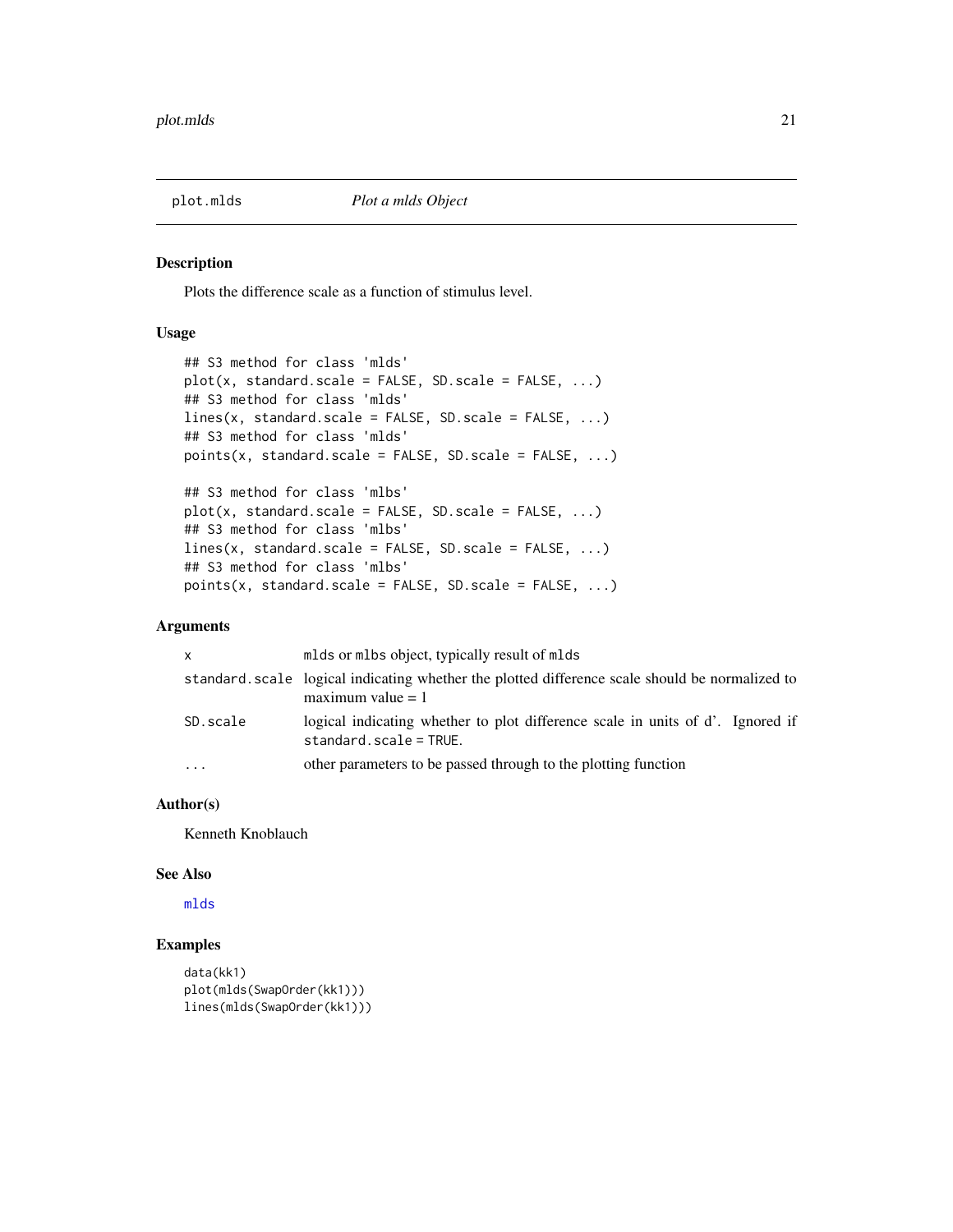<span id="page-21-0"></span>

pmc calculates the proportion of the observer's responses that are misclassifications on the basis of the estimated MLDS.

#### Usage

 $pmc(x, \ldots)$ 

# Arguments

| x       | object of class 'mlds'. |
|---------|-------------------------|
| $\cdot$ | currently unused.       |

# Value

numeric indicating the proportion of misclassified trials on the basis of the estimated scale.

# Author(s)

Kenneth Knoblauch

# References

Maloney, L. T. and Yang, J. N. (2003). Maximum likelihood difference scaling. *Journal of Vision*, 3(8):5, 573–585, doi: [10.1167/3.8.5.](https://doi.org/10.1167/3.8.5)

# See Also

[mlds](#page-16-1)

```
data(kk1)
kk1.mlds <- mlds(SwapOrder(kk1))
pmc(kk1.mlds)
```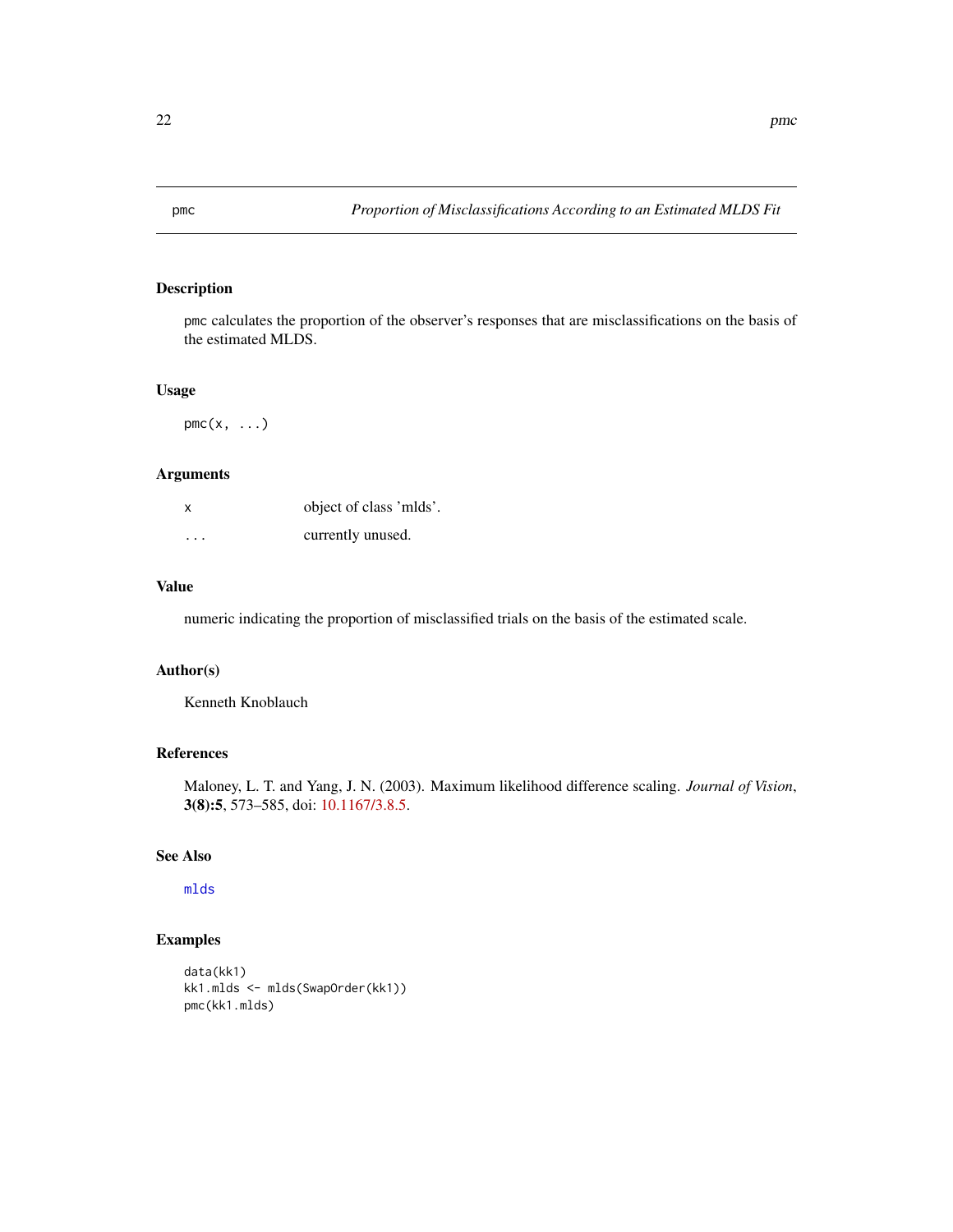<span id="page-22-1"></span><span id="page-22-0"></span>

Predict values based on difference scale fit.

#### Usage

```
## S3 method for class 'mlds'
predict(object, newdata = NULL, type = "link", ...)
## S3 method for class 'mlbs'
predict(object, new data = NULL, type = "link", ...)
```
#### Arguments

| object  | object of class 'mlds' or 'mlbs', typically from the output of mlds                                                                                                                                                     |
|---------|-------------------------------------------------------------------------------------------------------------------------------------------------------------------------------------------------------------------------|
| newdata | A data frame or object of class 'mlbs.df' with 4 columns or 'mlds.df' with 5<br>columns, corresponding to the response at each trial and the ranks of, respec-<br>tively, the triple or quadruple of stimuli presented. |
| type    | character indicating scale on which predictions should be made, "link", the de-<br>fault, on the scale of the linear predictor or "response", on the response scale.                                                    |
| $\cdot$ | When obj\$method = "glm", these are additional arguments passed to predict.glm.                                                                                                                                         |

# Details

The newdata argument is needed principally for the 6-point test (see [lik6pt](#page-13-1)), to extract the estimated probabilities for the subsets of the original data that form valid 6-point tests.

# Value

A numeric vector of the predicted values either on the scale of the linear predictor or on the response scale.

# Author(s)

Kenneth Knoblauch

# References

Maloney, L. T. and Yang, J. N. (2003). Maximum likelihood difference scaling. *Journal of Vision*, 3(8):5, 573–585, doi: [10.1167/3.8.5.](https://doi.org/10.1167/3.8.5)

# See Also

[mlds](#page-16-1), [lik6pt](#page-13-1)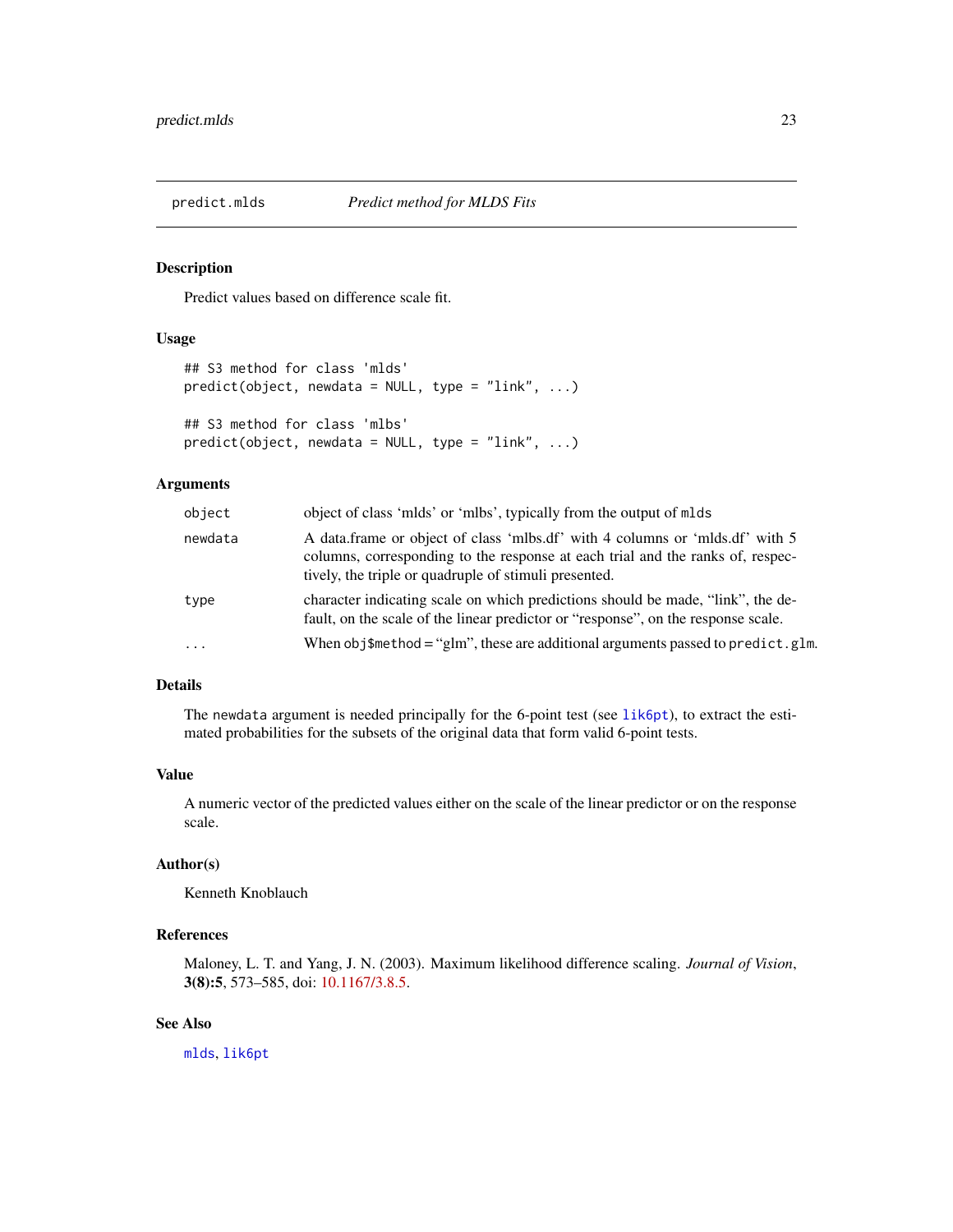# Examples

```
data(kk1)
kk1.mlds <- mlds(SwapOrder(kk1))
predict(kk1.mlds, type = "response")
```
# print.mlds *Difference Scale default print statement*

# Description

This is the default print statement for a 'mlbs' or 'mlds' object. It displays the difference scale as a named vector, with the names corresponding to the stimulus levels and the value of sigma.

#### Usage

```
## S3 method for class 'mlds'
print(x, digits = max(3, getOption("digits") - 4), ...)## S3 method for class 'mlbs'
print(x, digits = max(3, getOption("digits") - 4), ...)
```
# Arguments

| $\mathsf{x}$            | an object of class 'mlbs' or 'mlds', typically from a call to mlds. |
|-------------------------|---------------------------------------------------------------------|
| digits                  | number of digits to display in the output.                          |
| $\cdot$ $\cdot$ $\cdot$ | additional arguments to be passed to the default method.            |

# Author(s)

Kenneth Knoblauch

# See Also

[mlds](#page-16-1)

```
data(kk1)
print(mlds(SwapOrder(kk1)))
```
<span id="page-23-0"></span>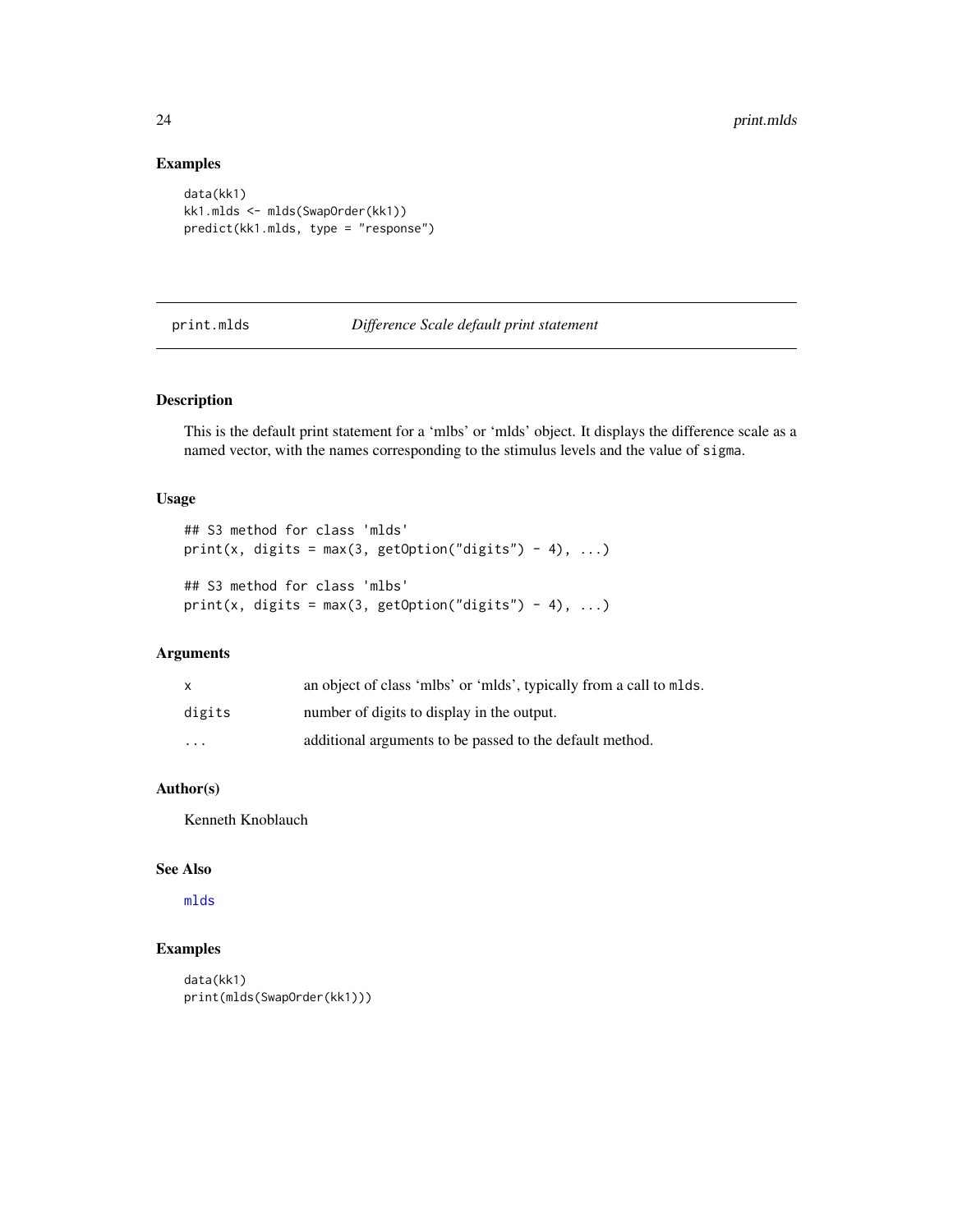<span id="page-24-0"></span>

Concatenate the data.frame of 'mlbs.df' or 'mlds.df' objects by row and concatenate the 'invord' attributes, also.

#### Usage

```
## S3 method for class 'mlds.df'
rbind(...)
## S3 method for class 'mlbs.df'
rbind(...)
Rbind(...)
```
#### Arguments

... Objects of class 'mlbs.df' or 'mlds.df'.

# Details

Uses rbind.data.frame to concatenate the data.frame component of several 'mlbs.df' or'mlds.df' objects and then concatenates there invord attributes, as well. Rbind will work, too, but is deprecated.

#### Value

An object of class 'mlbs.df' or 'mlds.df' that is composed of data from several experiments.

#### Author(s)

Kenneth Knoblauch

```
data(kk1)
data(kk2)
data(kk3)
kk <- rbind(kk1, kk2, kk3)
nrow(kk1)
nrow(kk)
length(attr(kk1, "invord"))
length(attr(kk, "invord"))
```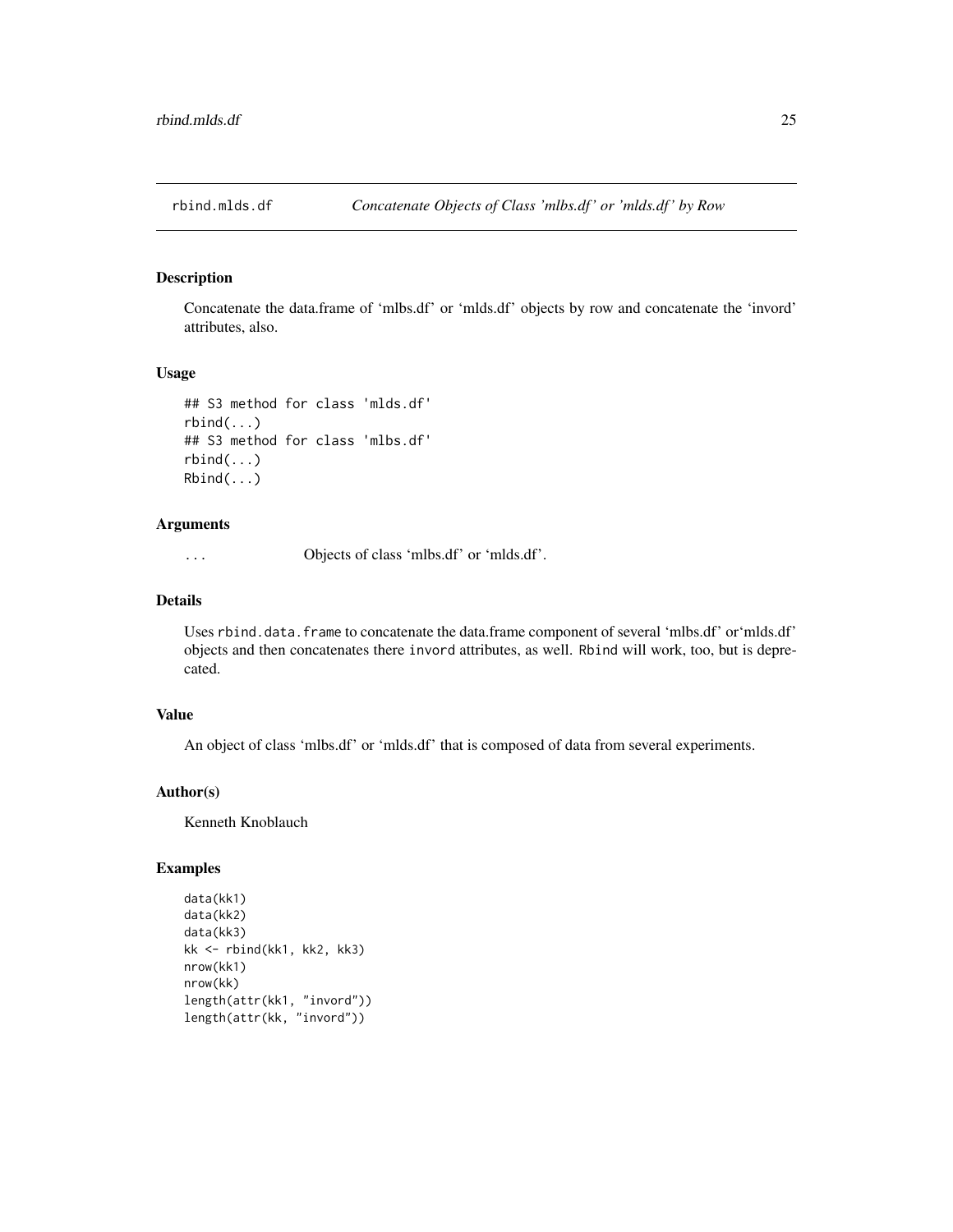<span id="page-25-2"></span><span id="page-25-0"></span>runQuadExperiment *Start and run a Difference Scale Experiment*

#### <span id="page-25-1"></span>Description

Runs a difference scaling experiment displaying stimuli with the function DiplayTrial defined by the function DefineStimuli.

#### Usage

```
runQuadExperiment(DisplayTrial, DefineStimuli, NumTrials = NULL,
 DisplaySize = 7.5, aspect = 1, ...)
runTriadExperiment(DisplayTrial, DefineStimuli, NumTrials = NULL,
 DisplaySize = 3.5, aspect = 1, ...)
runSampleExperiment(DisplayTrial, DefineStimuli)
```
# **Arguments**

| DisplayTrial  | character giving the name of a function to display a trial with triple or quadruple<br>of stimuli.                                                                     |
|---------------|------------------------------------------------------------------------------------------------------------------------------------------------------------------------|
| DefineStimuli | character giving the name of a function that defines the set of stimuli from which<br>triples or quadruples are drawn.                                                 |
| DisplaySize   | numeric giving the overall size of the display on the screen.                                                                                                          |
| NumTrials     | integer giving the number of trials to display. If NULL (the default), the number is<br>computed on the basis of the size of stimulus set designated by DefineStimuli. |
| $\ddots$ .    | currently unused                                                                                                                                                       |
| aspect        | numeric giving the height/width ratio of the display on the screen.                                                                                                    |

# Details

These functions are to demonstrate how to run a difference scaling experiment. Helper functions DisplayOneQuad or DisplayOneTriad and DefineMyScale permit running the perception of correlation experiment, sample data from which are provided as datasets, (see [kk](#page-12-1)). runSampleExperiment is defunct and replaced by these functions.

# Value

An object of class 'mlds.df' or 'mlbs.df', depending on the experiment run, is returned. Each inherits from 'data.frame' and has attributes 'stimulus' and 'invord'. See [kk](#page-12-1) for an example.

#### Author(s)

Kenneth Knoblauch and Laurence T. Maloney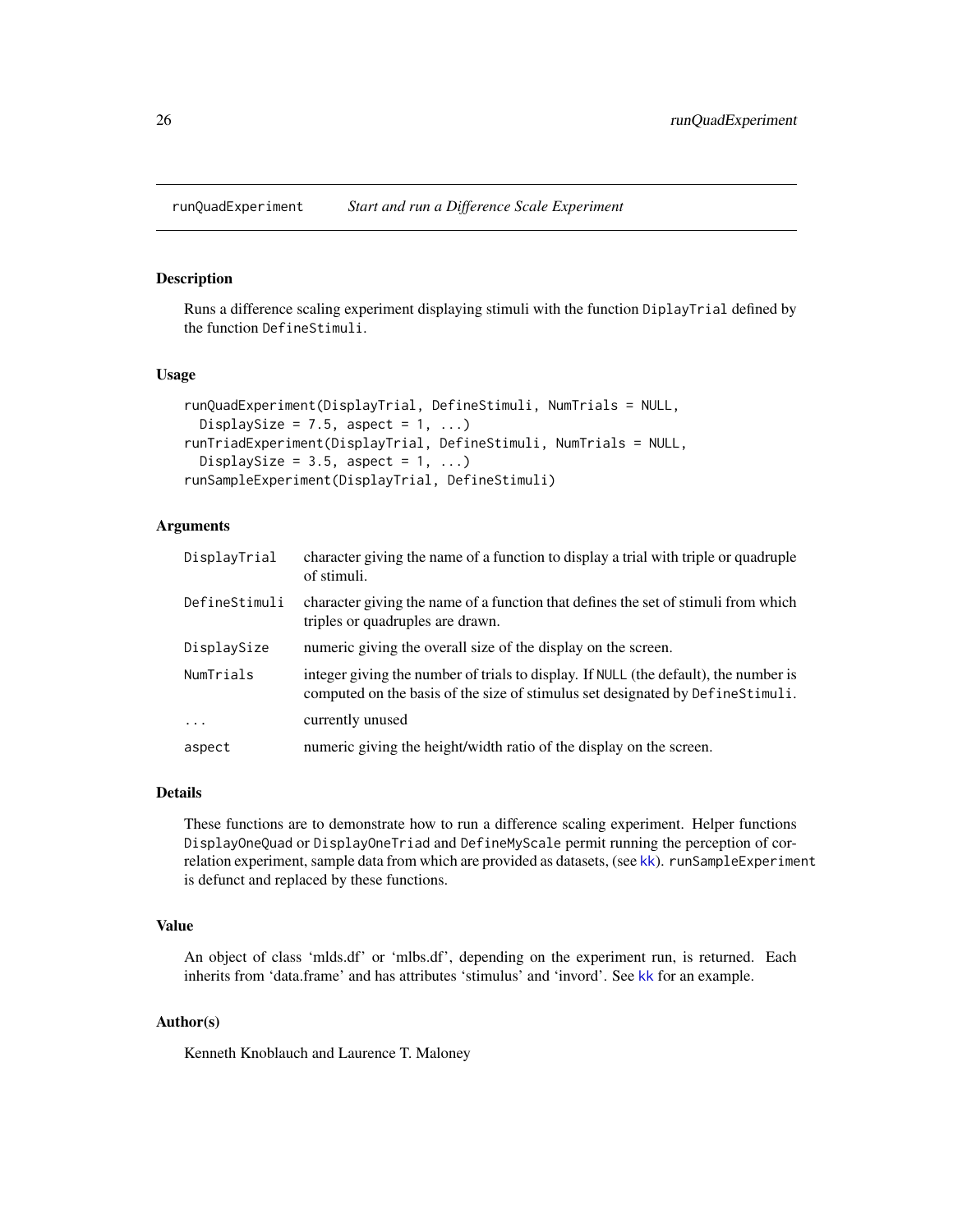#### <span id="page-26-0"></span>SimMLDS 27

#### Examples

```
##This will start a 330 trial interactive experiment
## of quadruples
## Not run:
runQuadExperiment("DisplayOneQuad", "DefineMyScale")
## End(Not run)
##This will run 10 trials of an interactive experiment
## of triads
## Not run:
runTriadExperiment("DisplayOneTriad",
"DefineMyScale", NumTrials = 10)
## End(Not run)
```
SimMLDS *Simulate Output of MLDS Experiment*

# Description

Given a block of trials of an MLDS experiment, an underlying response function and the judgment variability, simulate the response of an observer.

#### Usage

```
SimMLDS(Trials, Scale, Sigma, n = 1)
```
# Arguments

| Trials | an N by 4 or 3 matrix or data frame of integers indicating the n trials of an<br>MLDS experiment. The columns indicate the indices of the stimuli presented<br>on a trial, 4 for an experiment with quadruples and 3 for triads. A data frame for<br>this argument is most easily generated with the combin function. |
|--------|-----------------------------------------------------------------------------------------------------------------------------------------------------------------------------------------------------------------------------------------------------------------------------------------------------------------------|
| Scale  | a vector of values indicating the underlying responses of the simulated observer<br>for each stimulus level. The length of this vector should equal the largest integer<br>in Trials.                                                                                                                                 |
| Sigma  | a vector of length 1 indicating the judgment standard deviation of the simulated<br>observer.                                                                                                                                                                                                                         |
| n      | integer giving number of simulated data sets to return                                                                                                                                                                                                                                                                |

# Details

Given a data frame of indices to the responses associated with stimulus levels and the judgment variability, the function returns the results of 1 or multiple MLDS experiments, either with triads or quads, depending on the number of columns in the data frame.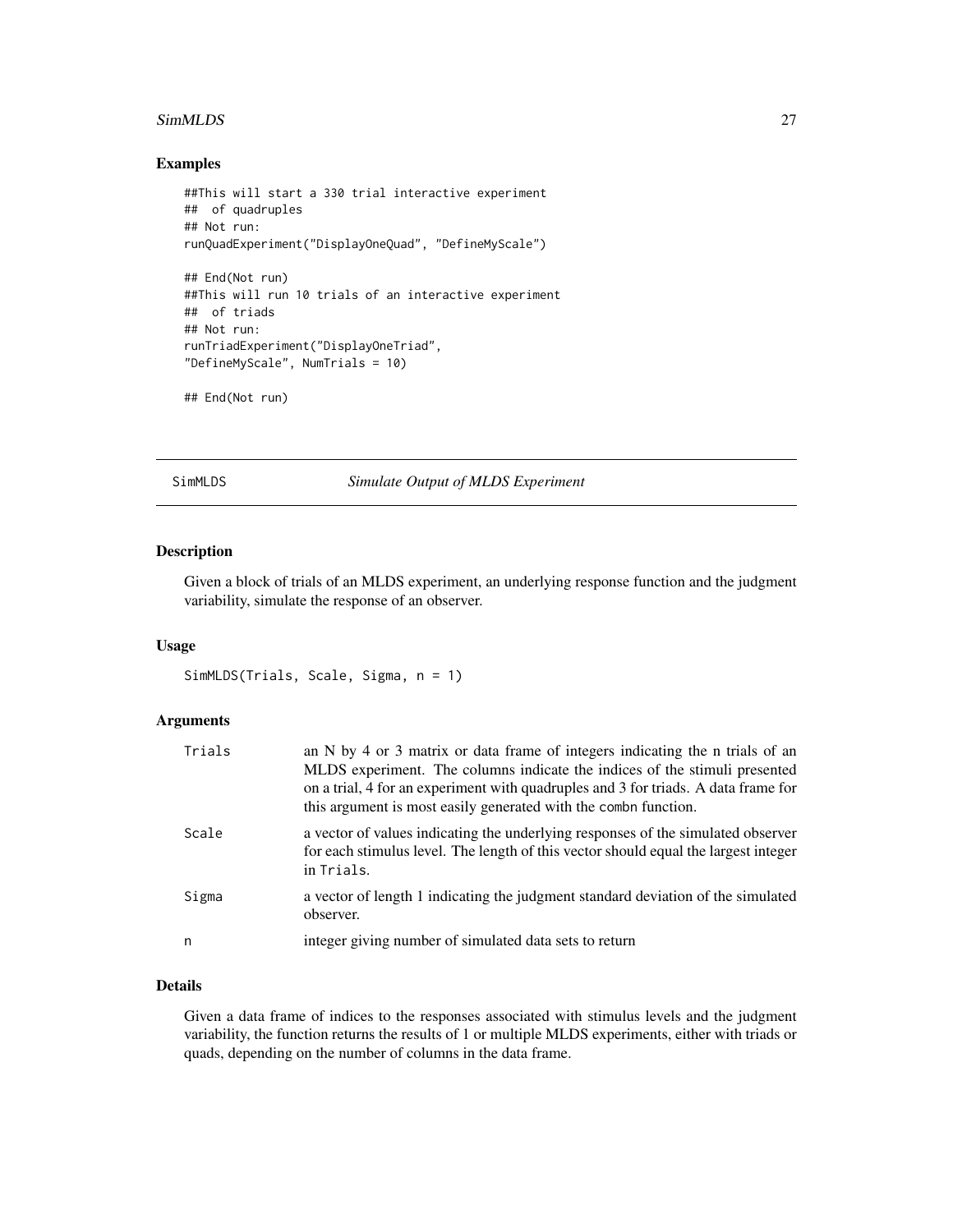#### <span id="page-27-0"></span>Value

If the argument n is set to 1 (default), an object of class 'mlds.df' or 'mlbs.df' with simulated responses. If n is greater than 1, a list of such objects is returned.

#### Author(s)

Kenneth Knoblauch and Laurence T. Maloney

# References

Maloney, L. T. and Yang, J. N. (2003). Maximum likelihood difference scaling. *Journal of Vision*, 3(8):5, 573–585, doi: [10.1167/3.8.5.](https://doi.org/10.1167/3.8.5)

Knoblauch, K. and Maloney, L. T. (2008) MLDS: Maximum likelihood difference scaling in R. *Journal of Statistical Software*, 25:2, 1–26, doi: [10.18637/jss.v025.i02.](https://doi.org/10.18637/jss.v025.i02)

# See Also

see also [boot.mlds](#page-6-1)

#### Examples

```
Tr \leq t(combn(10, 4))
Sc <- seq(0, 1, len = 11)^2Sig \leftarrow \emptyset.2sim.lst <- SimMLDS(Tr, Sc, Sig, n = 10)
sim.res <- sapply(sim.lst, mlds)
```
<span id="page-27-1"></span>

simu.6pt *Perform Bootstrap Test on 6-point Likelihood for MLDS FIT*

#### Description

Using the fitted responses (probabilities) to the difference scale, new responses are generated which permit new 6-point likelihoods to be calculated. The distribution of a large number of such likelihoods can be compared with that obtained from the observed responses to evaluate the internal consistency of the estimated scale.

#### Usage

```
sim.6pt(obj, nsim = 1, nrep, no.warn = TRUE)
```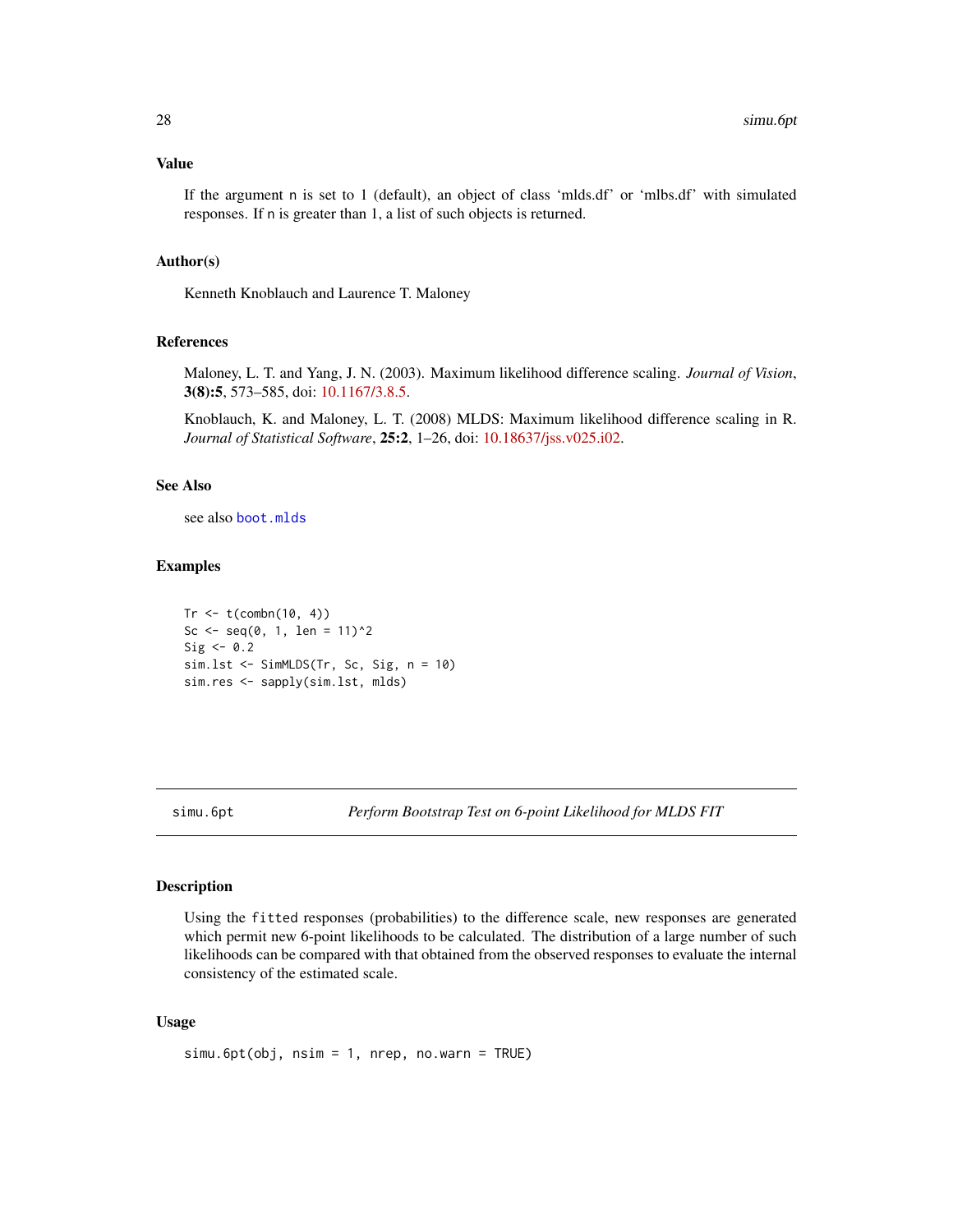#### <span id="page-28-0"></span>simu.6pt 29

# Arguments

| obi     | object of class 'mlds'                                                |
|---------|-----------------------------------------------------------------------|
| nsim    | integer indicating number of bootstrap trials.                        |
| nrep    | integer indicating how many sessions with are in the data set.        |
| no.warn | logical indicating when TRUE (default) to suppress warnings from glm. |

# Value

# LIST with 4 components

| boot.samp | vector of numeric giving the log likelihood for the 6-point test for each simula-<br>tion.                                 |
|-----------|----------------------------------------------------------------------------------------------------------------------------|
| lik6pt    | numeric indicating the log likelihood for the 6-point test on the original data                                            |
| p         | proportion of simulations on which the simulated log likelihood was higher than<br>that obtained from the original sample. |
| N         | numeric indicating the number of simulations. It should be the length of boot. samp.                                       |

# Author(s)

Kenneth Knoblauch and Laurence T. Maloney

# References

Maloney, L. T. and Yang, J. N. (2003). Maximum likelihood difference scaling. *Journal of Vision*, 3(8):5, 573–585, doi: [10.1167/3.8.5.](https://doi.org/10.1167/3.8.5)

Knoblauch, K. and Maloney, L. T. (2008) MLDS: Maximum likelihood difference scaling in R. *Journal of Statistical Software*, 25:2, 1–26, doi: [10.18637/jss.v025.i02.](https://doi.org/10.18637/jss.v025.i02)

# See Also

[mlds](#page-16-1), [lik6pt](#page-13-1)

```
data(kk1)
x.mlds <- mlds(SwapOrder(kk1))
#nsim should be near 10,000 for stability,
# but this will take a little time
simu.6pt(x.mlds, 100, nrep = 1)
```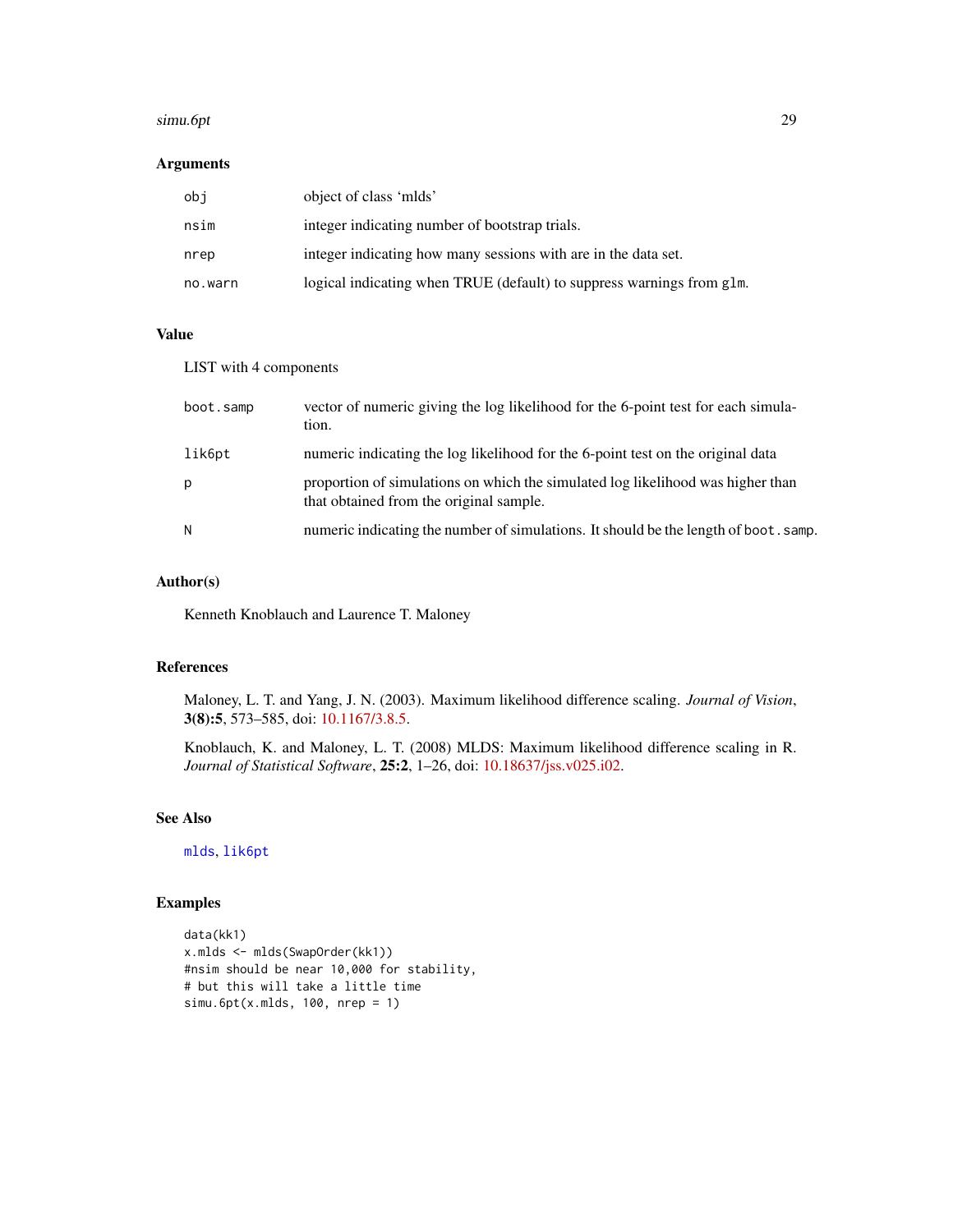<span id="page-29-0"></span>

Takes a fitted 'mlbs' or'mlds' object and produces a summary of it

# Usage

```
## S3 method for class 'mlds'
summary(object, digits = max(3, getOption("digits") - 4), ...)
## S3 method for class 'summary.mlds'
print(x, digits = max(3, getOption("digits") - 4), ...)## S3 method for class 'mlbs'
summary(object, digits = max(3, getOption("digits") - 4), ...)
## S3 method for class 'summary.mlbs'
print(x, digits = max(3, getOption("digits") - 4), ...)
```
# Arguments

| object   | an object of class 'mlbs' or 'mlds' typically produced by a call to mlds.                      |
|----------|------------------------------------------------------------------------------------------------|
| digits   | The number of digits to display.                                                               |
| X        | An object of class 'summary.mlds'.                                                             |
| $\cdots$ | Additional arguments passed to the default print method. Only effects the output<br>of pscale. |
|          |                                                                                                |

# Details

Displays summary information from a 'mlds' object.

# Value

A list of 5 elements

| pscale | A named vector indicating the difference scale. The names are the stimulus<br>levels. |
|--------|---------------------------------------------------------------------------------------|
| sigma  | The estimate of the scale parameter. For method $=$ "glm", this is always 1.          |
| logLik | The logarithm of likelihood.                                                          |
| method | The fitting method used, either "glm" or "optim".                                     |
| link   | The link used for the binomial family.                                                |
|        |                                                                                       |

Normally, print.summary.mlds is not meant to be called directly by the user.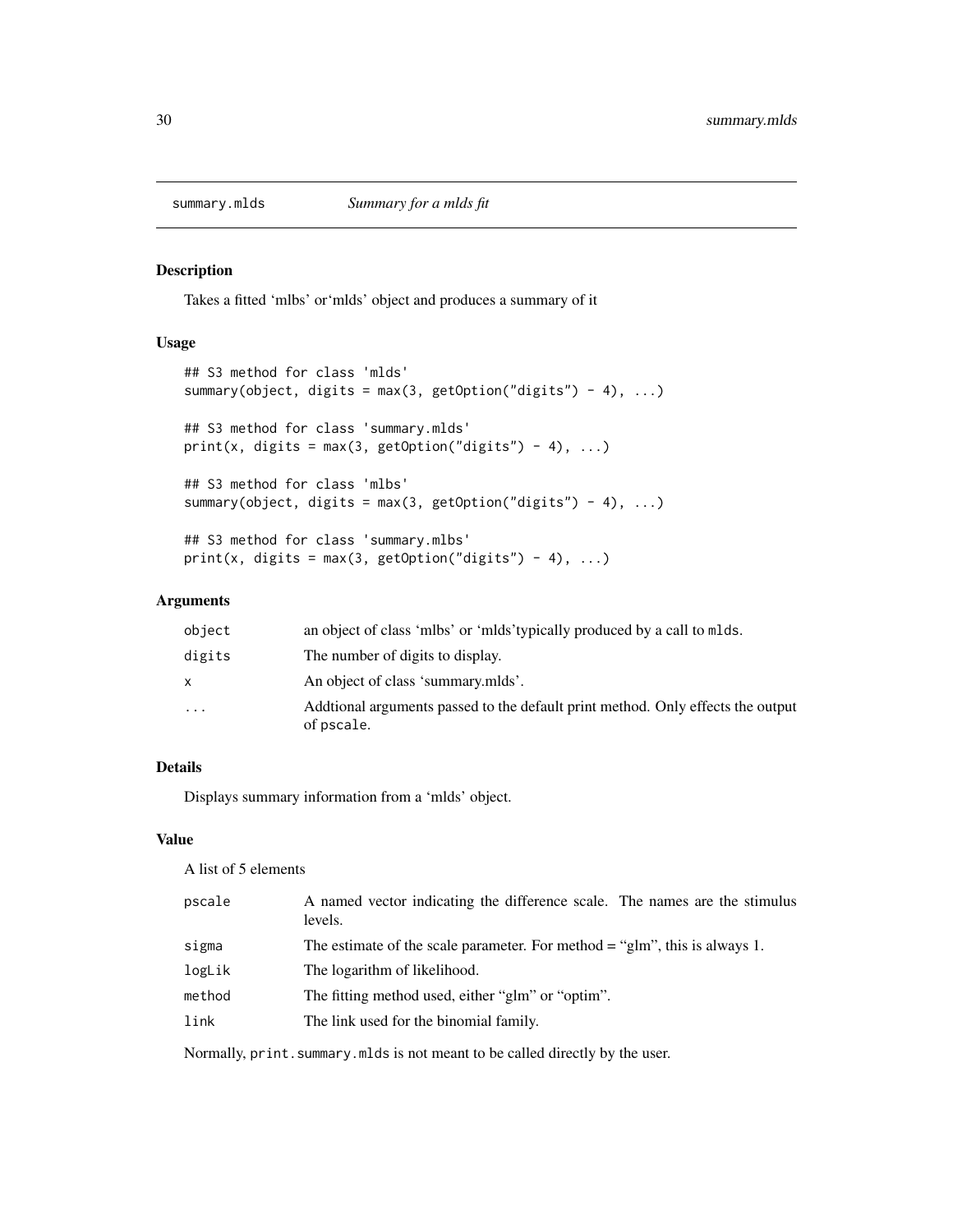# <span id="page-30-0"></span>summary.mlds.bt 31

#### Author(s)

Kenneth Knoblauch

#### See Also

[mlds](#page-16-1)

# Examples

```
data(kk1)
kk1.mlds <- mlds(SwapOrder(kk1))
summary(kk1.mlds)
```
summary.mlds.bt *Method to Extract Bootstrap Values for MLDS Scale Values*

# Description

Extracts the means and standard deviations of the bootstrapped scale values from an MLDS experiment.

# Usage

```
## S3 method for class 'mlds.bt'
summary(object, standard.scale = TRUE, sigma = FALSE, ...)
```
#### Arguments

| object   | object of class 'mlds.bt', typically obtained from running boot.mlds or boot.mlbs<br>on an object created by mlds.                                               |
|----------|------------------------------------------------------------------------------------------------------------------------------------------------------------------|
|          | standard scale logical, if TRUE (default), the values are returned on the standard scale $(0, 1)$ .<br>Otherwise, the values are returned in unnormalized units. |
| sigma    | If TRUE and standard, scale = TRUE, the bootstrapped sigma value is printed<br>out and its standard deviation.                                                   |
| $\ddots$ | additional arguments to summary, currently unused.                                                                                                               |

# Details

Returns means and standard deviations bootstrapped values for an object of class 'mlds.bt'. By default the values are on the standard scale but may be renormalized by the standard deviation of each bootstrap run before taking the means and standard deviations.

#### Value

A two column matrix is returned of the bootstrap means and standard deviations in columns 1 and 2, respectively.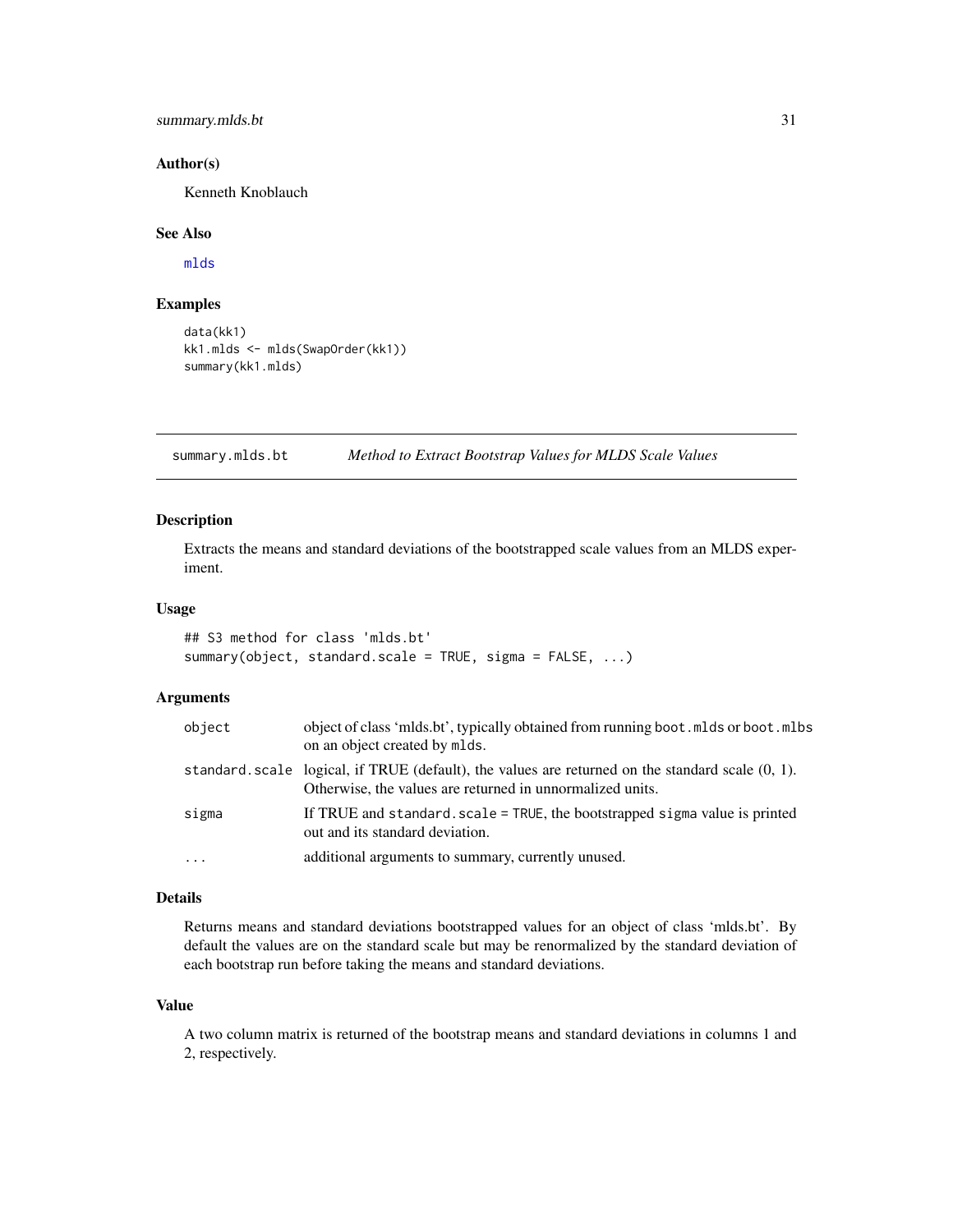#### Author(s)

Kenneth Knoblauch

#### See Also

[boot.mlds](#page-6-1)

# Examples

```
data(kk1)
kk.mlds <- mlds(kk1)
kk.bt <- boot.mlds(kk.mlds, nsim = 10)
summary(kk.bt)
```
<span id="page-31-1"></span>SwapOrder *Order Stimuli and Adjust Responses from Difference Scaling data.frame*

#### Description

Invert the order of the stimuli on each trial so that they are in physical order and not the presentation order and adjust responses, accordingly to reflect whether the lower or higher stimulus pair was selected or the inverse.

#### Usage

SwapOrder(data)

#### Arguments

data data.frame or 'mlds.df' object with five columns, resp, S1, S2, S3 and S4. resp is the binary response of the observer (it could be a logical). The other four indicate the four stimulus levels presented on a given trial. In principle, this function can be applied when the order reflects the position of the pairs and not their physical ordering.

# Details

Pairs of stimuli in a difference scaling experiment are often presented on top and bottom and the responses, 0 and 1, refer to bottom and top pair, respectively. SwapOrder modifies the data.frame so that the stimuli are ordered by physical level and the responses, 0 and 1, are modified to refer to the lower and upper pair on the physical scale, respectively. If the object inherits also from class 'mlds.df', it has an invord attribute that is a logical vector of length the number of rows in the data.frame. It indicates the trials on which the higher stimulus levels were presented on the bottom. If this attribute is present, it is used to modify the data.frame. In this case, the function acts as its own inverse.

<span id="page-31-0"></span>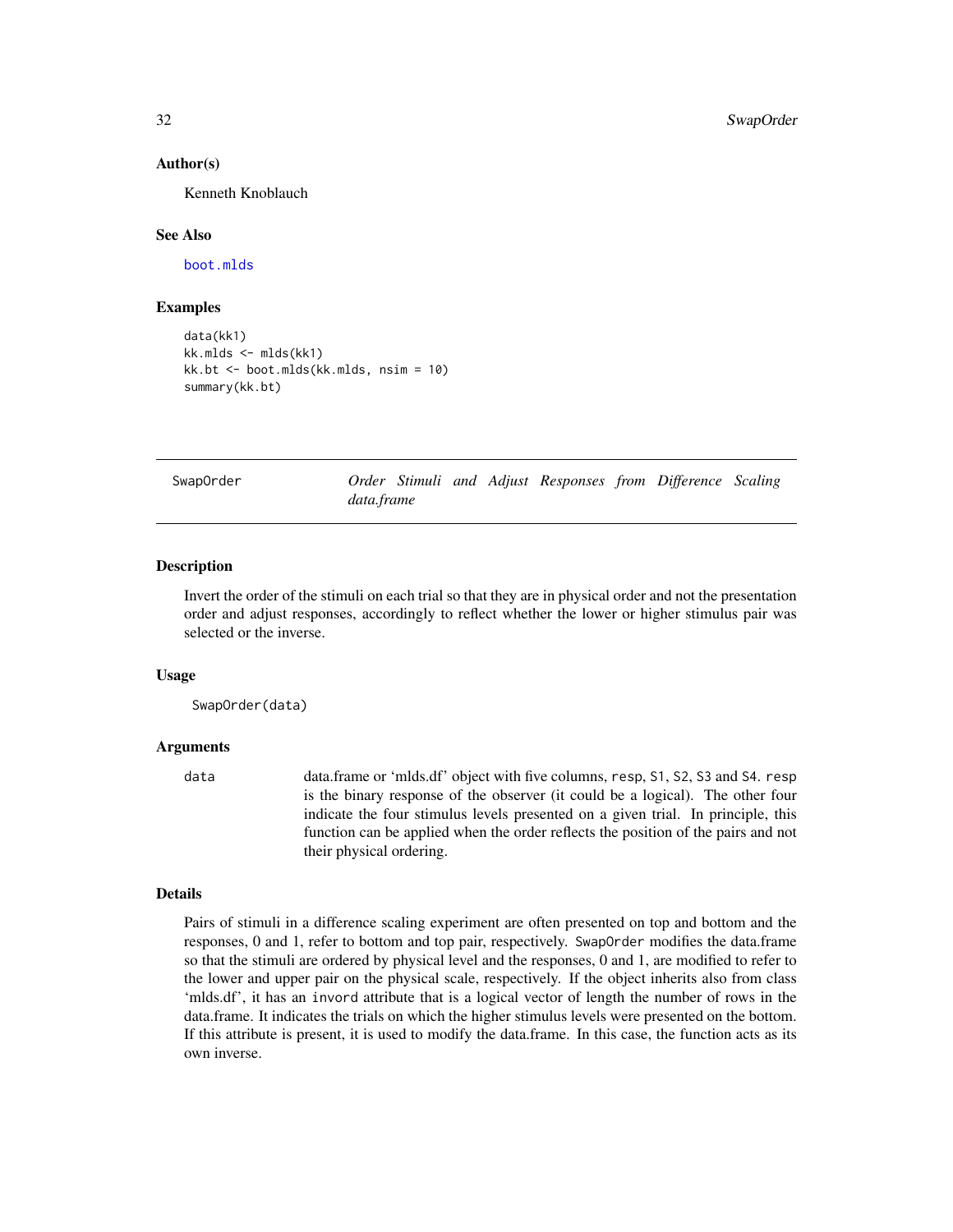#### <span id="page-32-0"></span>Transparency 33

# Value

A data.frame of the same format as the input data.frame but with the stimulus order modified and the response inverted on those trials on which the higher physical level stimulus were on the bottom. If the order reflects the position, it is modified to reflect the stimulus level and vice versa.

# Note

Storing the physical position of the stimuli allows the original configuration not to be lost when re-ordering the stimuli to reflect physical stimulus level. The invord attribute could, in principle, be used, also, to test for an influence of or bias related to the physical position.

#### Author(s)

Kenneth Knoblauch

#### Examples

```
data(kk1)
kk1.swo <- SwapOrder(kk1)
```
Transparency *Difference Scaling of Transparency*

#### Description

The data set was obtained from an experiment in which observers judged the differences between pairs of image pairs containing transparent pebble-shaped objects. The refractive indice (RI) of the transparent material of each object was varied systematically across the four images.

#### Usage

data(Transparency)

#### Format

A data frame with 2520 observations on the following 6 variables.

resp a numeric vector taking on values of 0 and 1 indicating responses of observer.

S1 a numeric vector, rank order of weakest stimulus on the physical scale for a given trial.

- S2 a numeric vector, rank order of physical stimulus 2 for the trial.
- S3 a numeric vector , rank order of physical stimulus 3 for the trial.
- S4 a numeric vector, rank order of strongest stimulus on the physical scale for a given trial.

Obs a factor identifying observers with levels O1 ... O6.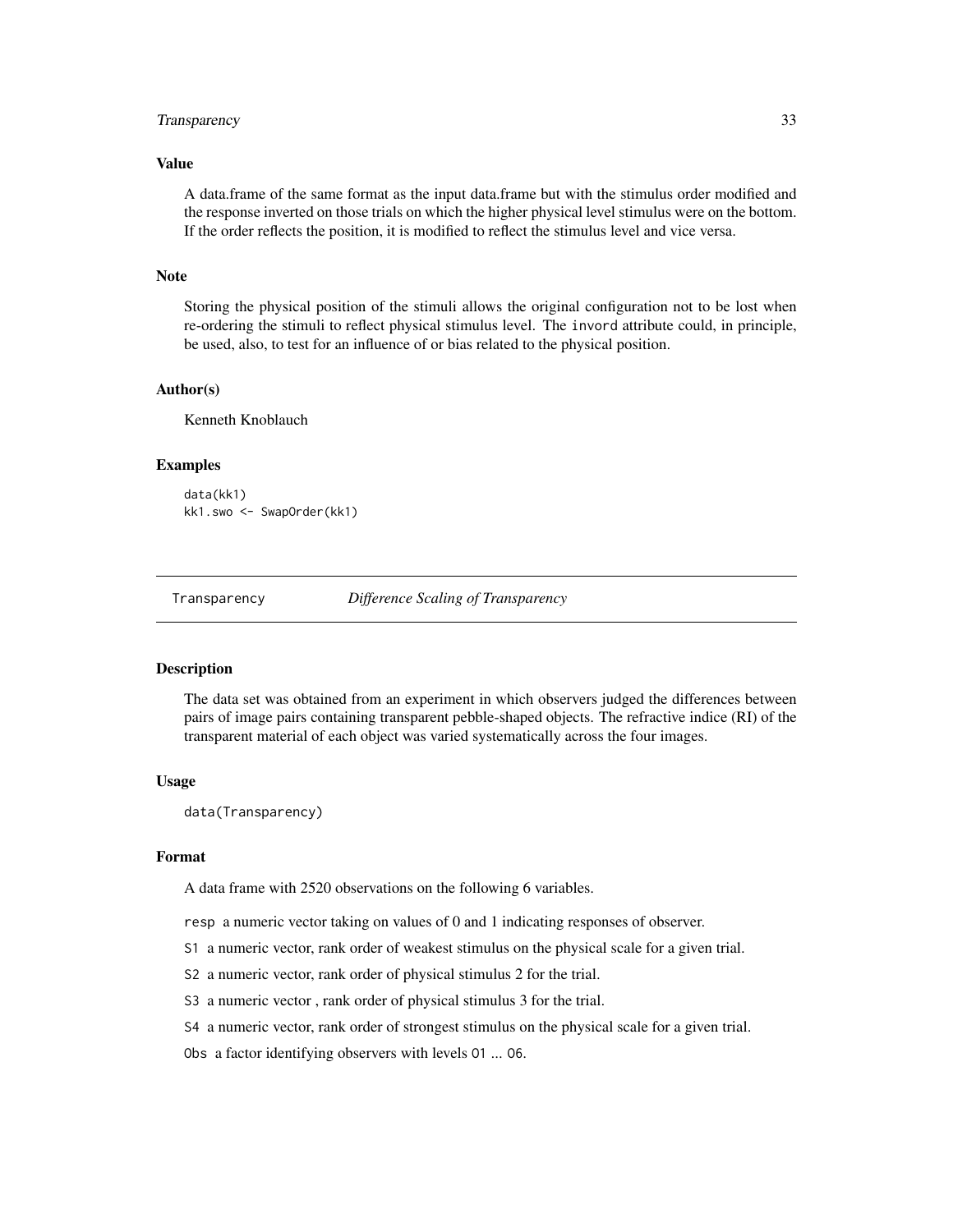# Details

The physical scale is RI and the psychophysical scale is estimated using MLDS. Observers were not told to base their judmgents on RI (RI was not mentioned in instructions) but to judge apparent differences. Fleming et al (2007) conjectured that observers used a measure of the distortion of the background as seen through each transparent object in judging differences.

# References

Fleming, R., J\"akel, F., Maloney, L. T. (2007) Visual perception of refractive materials *Journal of Vision* 7, 561.

```
Trsp.mlds <- mlds(as.mlds.df(Transparency[, -6], st = attr(Transparency, "stimulus")))
plot(Trsp.mlds, xlab = "Index of Refraction", type = "l",
ylab = "Difference Scale", ylim = c(0, 20),
1wd = 3)
```

```
Trsp.Obs <- sapply(levels(Transparency$Obs), function(obs)
mlds(as.mlds.df(subset(Transparency, Obs == obs,
select = 1:5, st = attr(Transparency, "stimulus")),
simplify = FALSE, USE.NAMES = TRUE)
invisible(sapply(Trsp.Obs, lines, type = "b"))
```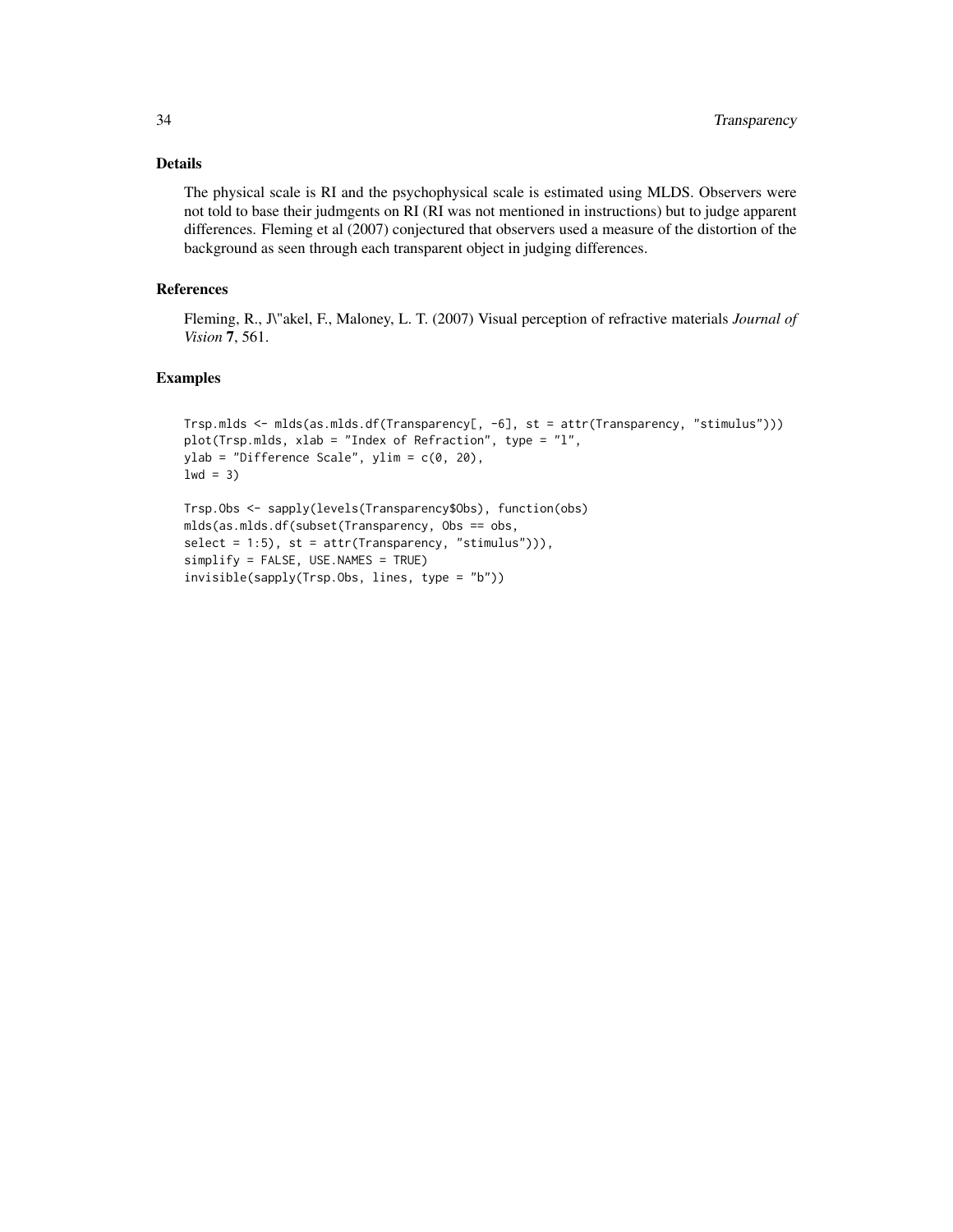# <span id="page-34-0"></span>Index

∗ datagen boot.mlds , [7](#page-6-0) SimMLDS, [27](#page-26-0) simu.6pt , [28](#page-27-0) ∗ datasets AutumnLab , [4](#page-3-0) kk , [13](#page-12-0) Transparency , [33](#page-32-0) ∗ hplot binom.diagnostics , [5](#page-4-0) plot.mlds , [21](#page-20-0) ∗ manip as.mlds.df , [3](#page-2-0) Get6pts , [11](#page-10-0) ix.mat2df , [12](#page-11-0) make.ix.mat, [16](#page-15-0) rbind.mlds.df , [25](#page-24-0) SwapOrder , [32](#page-31-0) ∗ methods fitted.mlds , [10](#page-9-0) predict.mlds , [23](#page-22-0) summary.mlds, [30](#page-29-0) summary.mlds.bt , [31](#page-30-0) ∗ misc boot.mlds , [7](#page-6-0) DisplayOneQuad, [8](#page-7-0) runQuadExperiment , [26](#page-25-0) simu.6pt , [28](#page-27-0) ∗ models binom.diagnostics , [5](#page-4-0) mlds , [17](#page-16-0) ∗ nonlinear mlds , [17](#page-16-0) ∗ package MLDS-package, [2](#page-1-0) ∗ print print.mlds , [24](#page-23-0) summary.mlds, [30](#page-29-0) ∗ regression

mlds , [17](#page-16-0) ∗ univar lik6pt , [14](#page-13-0) logLik.mlds , [15](#page-14-0) pmc , [22](#page-21-0) as.mlbs.df *(*as.mlds.df *)* , [3](#page-2-0) as.mlds.df , [3](#page-2-0) AutumnLab , [4](#page-3-0) binom.diagnostics , [5](#page-4-0) boot.mlbs *(*boot.mlds *)* , [7](#page-6-0) boot.mlds , [7](#page-6-0) , *[20](#page-19-0)* , *[28](#page-27-0)* , *[32](#page-31-0)* DefineMyScale *(*DisplayOneQuad *)* , [8](#page-7-0) df2mlds.df *(*as.mlds.df *)* , [3](#page-2-0) DisplayOneQuad, [8](#page-7-0) DisplayOneTriad *(*DisplayOneQuad *)* , [8](#page-7-0) family , *[18](#page-17-0)* fitted.mlbs *(*fitted.mlds *)* , [10](#page-9-0) fitted.mlds , [10](#page-9-0) Get6pts , [11](#page-10-0) , *[15](#page-14-0)* glm , *[17](#page-16-0)* , *[19](#page-18-0) , [20](#page-19-0)* hist , *[6](#page-5-0)* ix.mat2df , [12](#page-11-0) , *[17](#page-16-0)* kk , [13](#page-12-0) , *[26](#page-25-0)* kk1 *(*kk *)* , [13](#page-12-0) kk2 *(*kk *)* , [13](#page-12-0) kk3 *(*kk *)* , [13](#page-12-0) kktriad *(*kk *)* , [13](#page-12-0) lik6pt , *[12](#page-11-0)* , [14](#page-13-0) , *[17](#page-16-0)* , *[23](#page-22-0)* , *[29](#page-28-0)* lines.mlbs *(*plot.mlds *)* , [21](#page-20-0) lines.mlds *(*plot.mlds *)* , [21](#page-20-0) logLik.mlbs *(*logLik.mlds *)* , [15](#page-14-0) logLik.mlds , [15](#page-14-0)